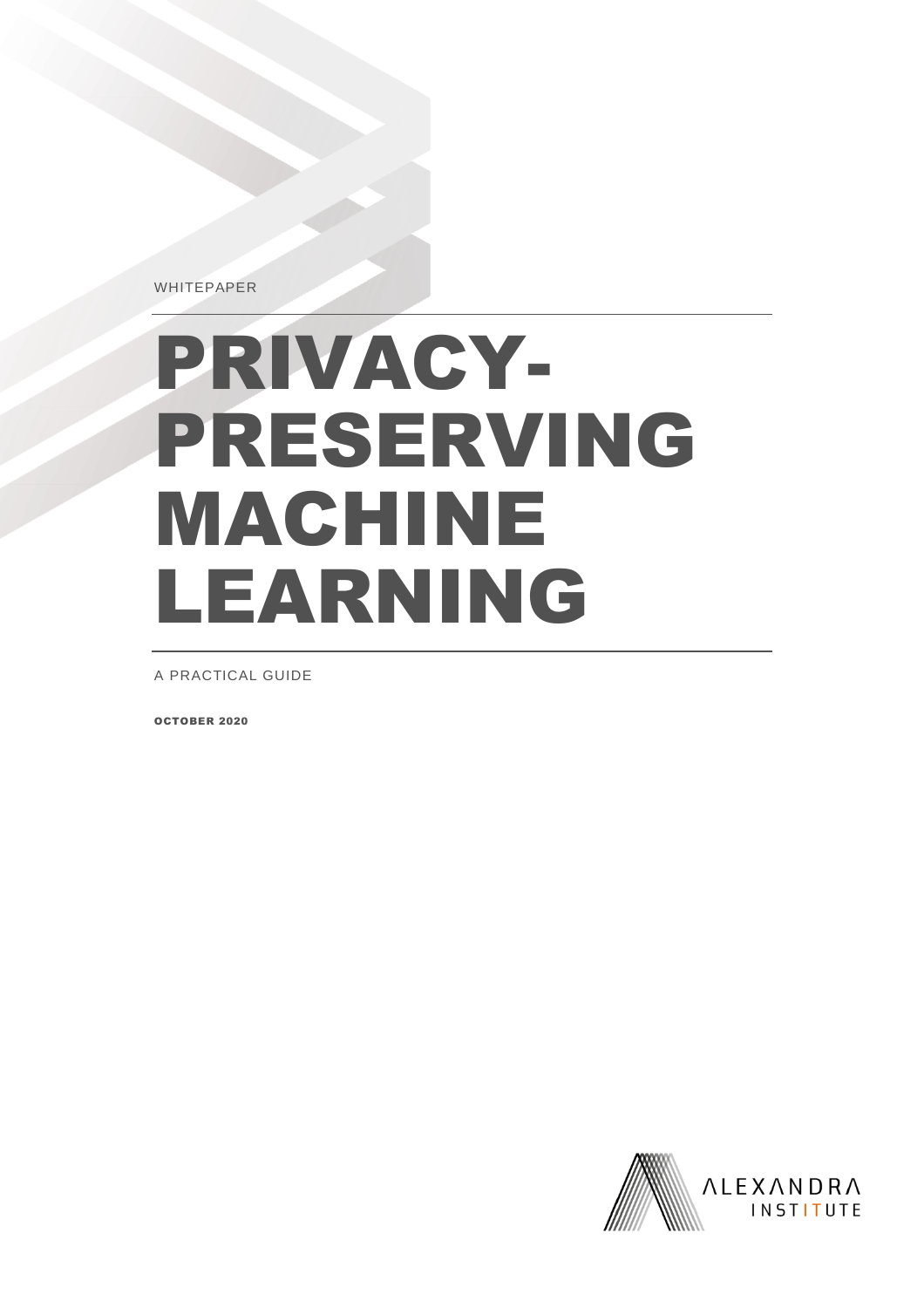### AUTHORS

Zaruhi Aslanyan, the Alexandra Institute Panagiotis Vasilikos, the Alexandra Institute

Published by

### THE ALEXANDRA INSTITUTE

October 2020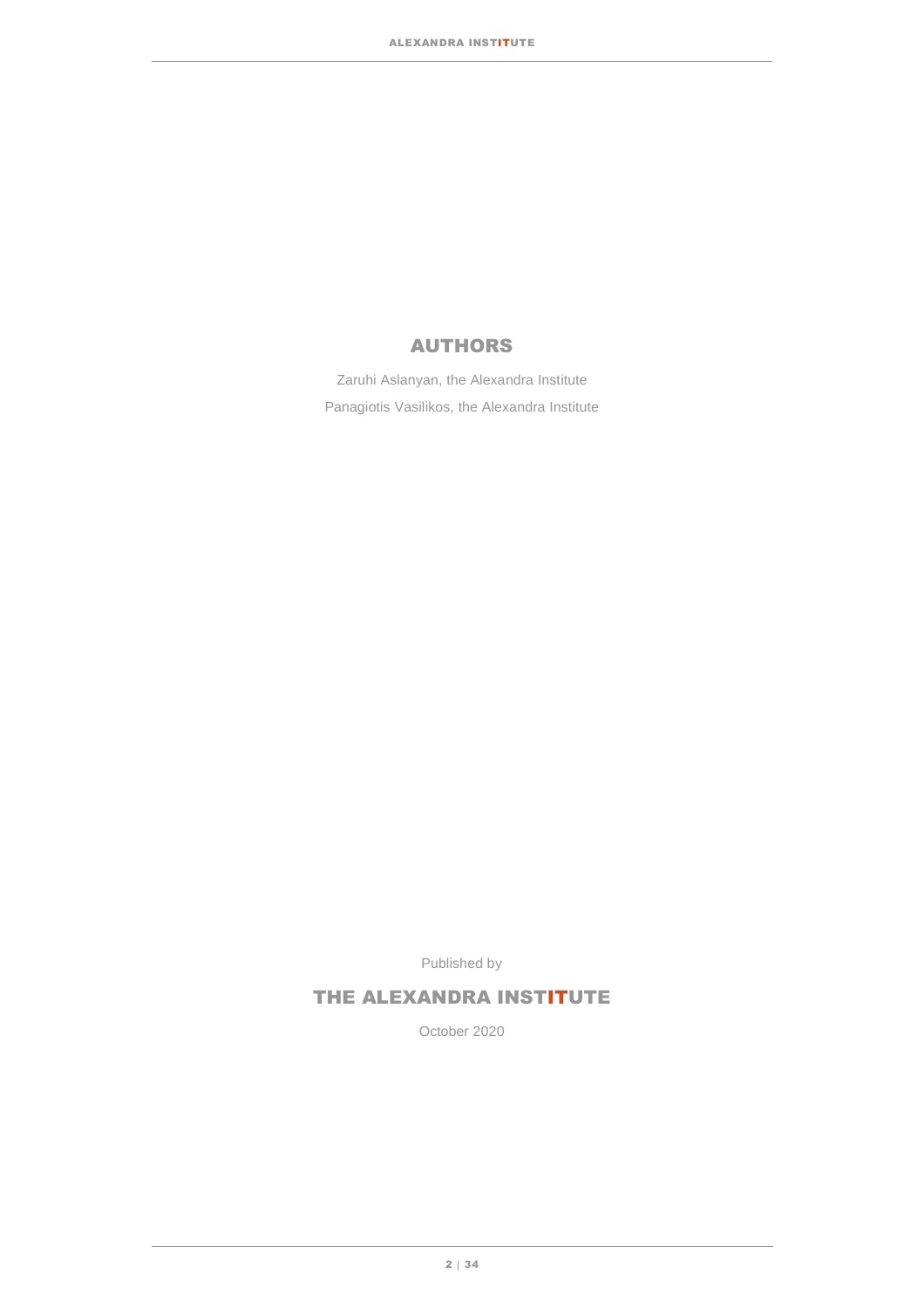and the control of the control of the

# **TABLE OF CONTENTS**

the control of the control of the control of the

| 1              |                                                    |  |  |  |  |  |  |
|----------------|----------------------------------------------------|--|--|--|--|--|--|
| $\overline{2}$ |                                                    |  |  |  |  |  |  |
| 3              |                                                    |  |  |  |  |  |  |
| 3.1            |                                                    |  |  |  |  |  |  |
| 3.2            |                                                    |  |  |  |  |  |  |
| 3.3            |                                                    |  |  |  |  |  |  |
| 4              |                                                    |  |  |  |  |  |  |
| 4.1            |                                                    |  |  |  |  |  |  |
| 4.2            |                                                    |  |  |  |  |  |  |
| 4.3            |                                                    |  |  |  |  |  |  |
| 4.4            |                                                    |  |  |  |  |  |  |
| 5              | PRIVACY-PRESERVING MACHINE LEARNING TECHNIQUES  19 |  |  |  |  |  |  |
| 5.1            |                                                    |  |  |  |  |  |  |
| 5.2            |                                                    |  |  |  |  |  |  |
| 5.3            |                                                    |  |  |  |  |  |  |
| 5.4            |                                                    |  |  |  |  |  |  |
| 5.5            |                                                    |  |  |  |  |  |  |
| 6              |                                                    |  |  |  |  |  |  |
| 6.1            |                                                    |  |  |  |  |  |  |
| 6.2            |                                                    |  |  |  |  |  |  |
| 6.3            |                                                    |  |  |  |  |  |  |
| 6.4            |                                                    |  |  |  |  |  |  |
| 6.5            |                                                    |  |  |  |  |  |  |
| $\overline{7}$ |                                                    |  |  |  |  |  |  |
|                |                                                    |  |  |  |  |  |  |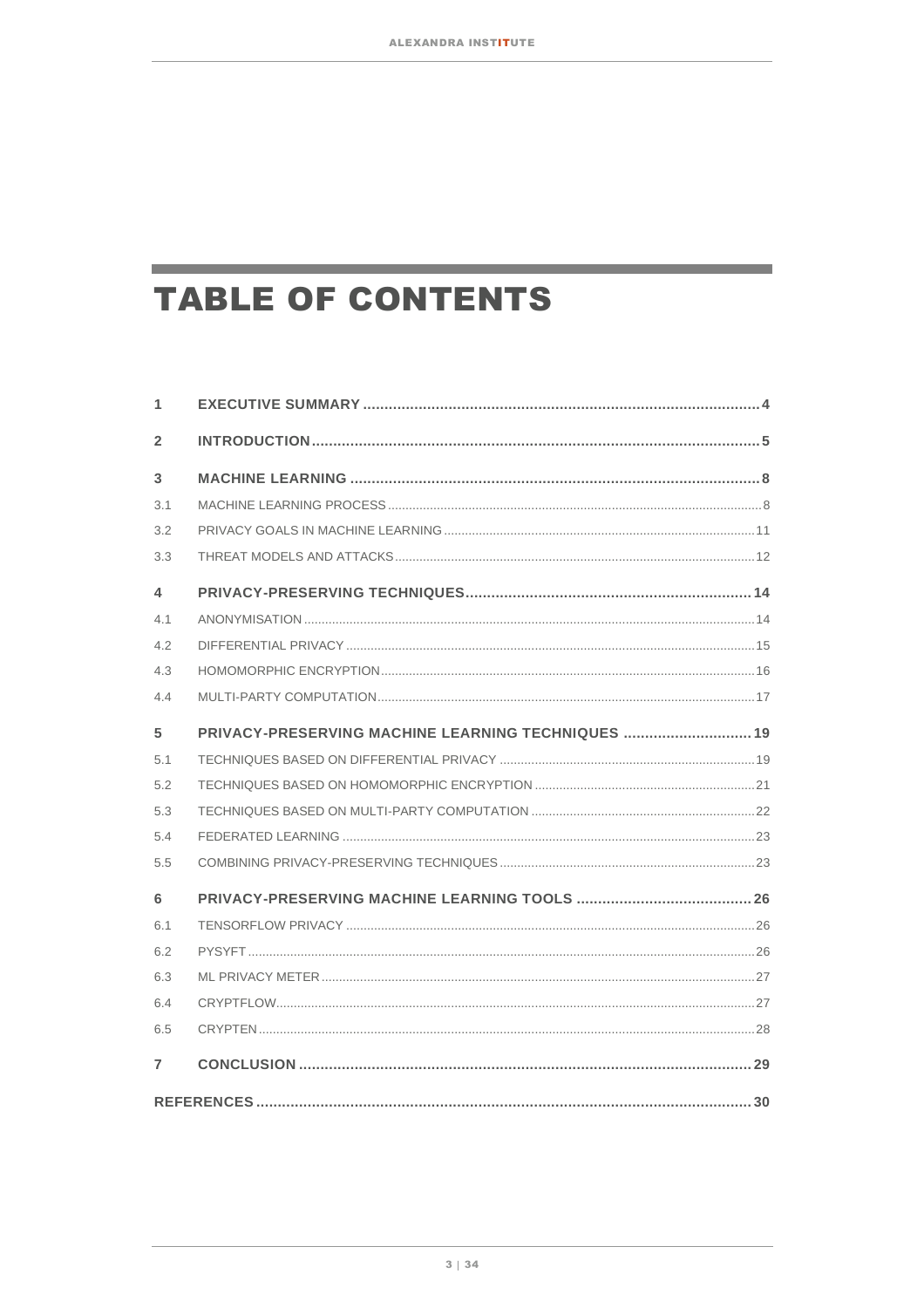## <span id="page-3-0"></span>1 EXECUTIVE SUMMARY

A key enabler for Artificial Intelligence (AI) techniques is the collection of large amounts of data, and Machine Learning (ML) – at the core of AI – exploits such data to produce predictive models. However, gathering data and using them to predict behaviours presents great challenges to the privacy of individuals and organisations, such as data breaches, privacy loss, and the corresponding financial and reputational damages. Already today, "much of the most privacy-sensitive data analysis – such as search algorithms, recommendation engines, and adtech networks – are driven by machine learning" [1].

Privacy-preserving machine learning aims at bridging the gap between preserving privacy and reaping the benefits of ML. It is a key enabler for privatising collected data and complying with data protection regulations.

In this paper, we introduce the main concepts of privacy-preserving machine learning. We present techniques that combine machine learning and privacy techniques and review some of the available tools.

The paper is intended as a practical guide to privacy-preserving machine learning for a reader without prerequisite knowledge of machine learning or data privacy. However, it may also be of interest to the specialist as an overview of the subject. In particular, it may prove useful to profiles responsible for data privacy, such as security managers or machine learning specialists.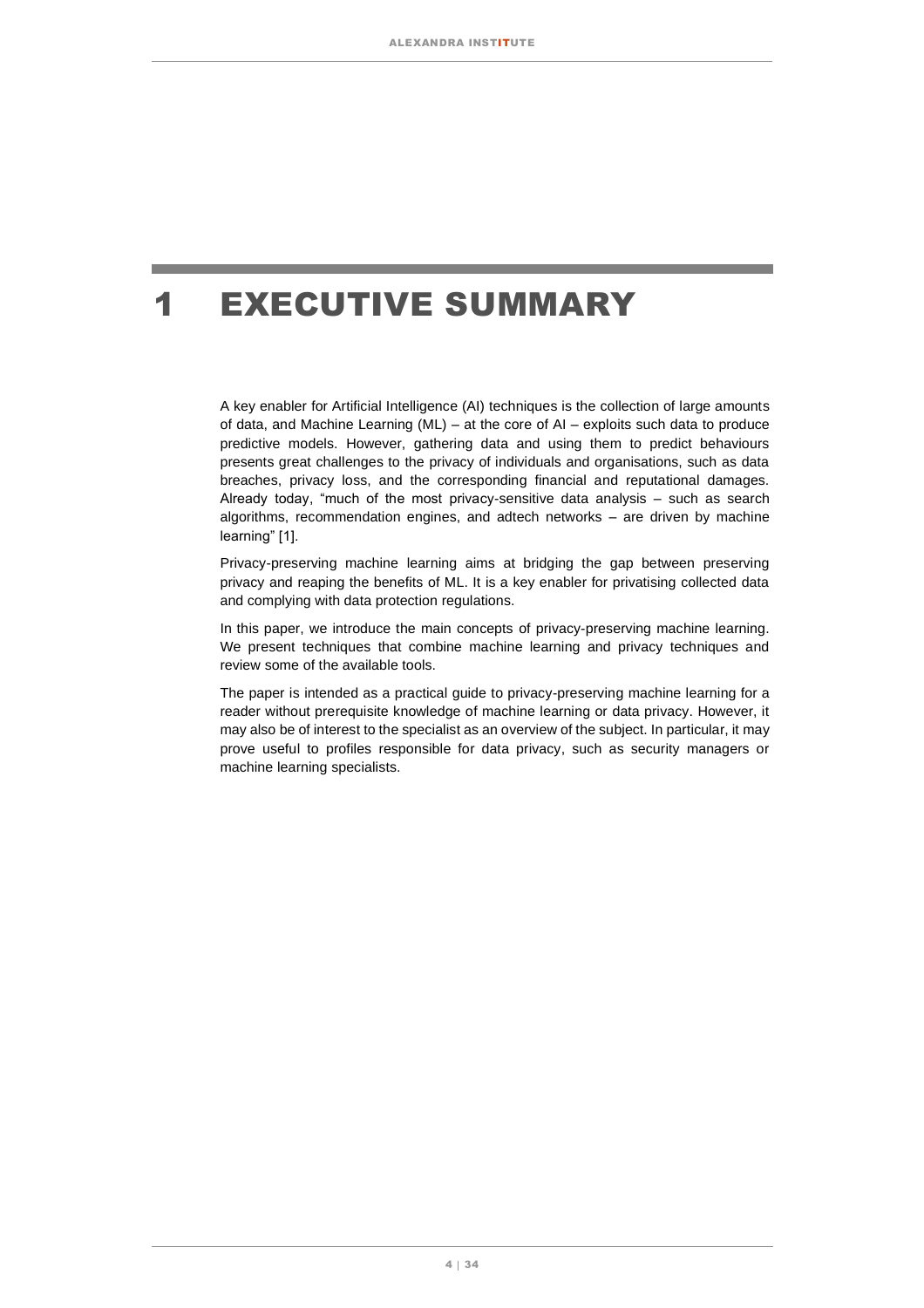# <span id="page-4-0"></span>2 INTRODUCTION

The European Commission [2] states that "artificial intelligence will change our lives by improving healthcare, increasing the efficiency of farming, contributing to climate change mitigation and adaptation, improving the efficiency of production systems through predictive maintenance, increasing the security of Europeans, and in many other ways that we can only begin to imagine".

According to Gartner, artificial intelligence-based technologies have gained more and more focus in recent years from both industry and society [\(Figure 1\)](#page-4-1). One such key technology is Machine Learning (ML), centred on the processing of large amount of data to produce predictive models.



Source: Gartner<br>© 2019 Gartner, Inc. and/or its affiliates. All rights reserved.

**Gartner** 

<span id="page-4-1"></span>*Figure 1: Gartner Hype Cycle for Artificial Intelligence.* 

*Illustration from [https://www.forbes.com/sites/louiscolumbus/2019/09/25/ whats-new-in-gartners](https://www.forbes.com/sites/louiscolumbus/2019/09/25/whats-new-in-gartners-hype-cycle-for-ai-2019/)[hype-cycle-for-ai-2019/](https://www.forbes.com/sites/louiscolumbus/2019/09/25/whats-new-in-gartners-hype-cycle-for-ai-2019/)*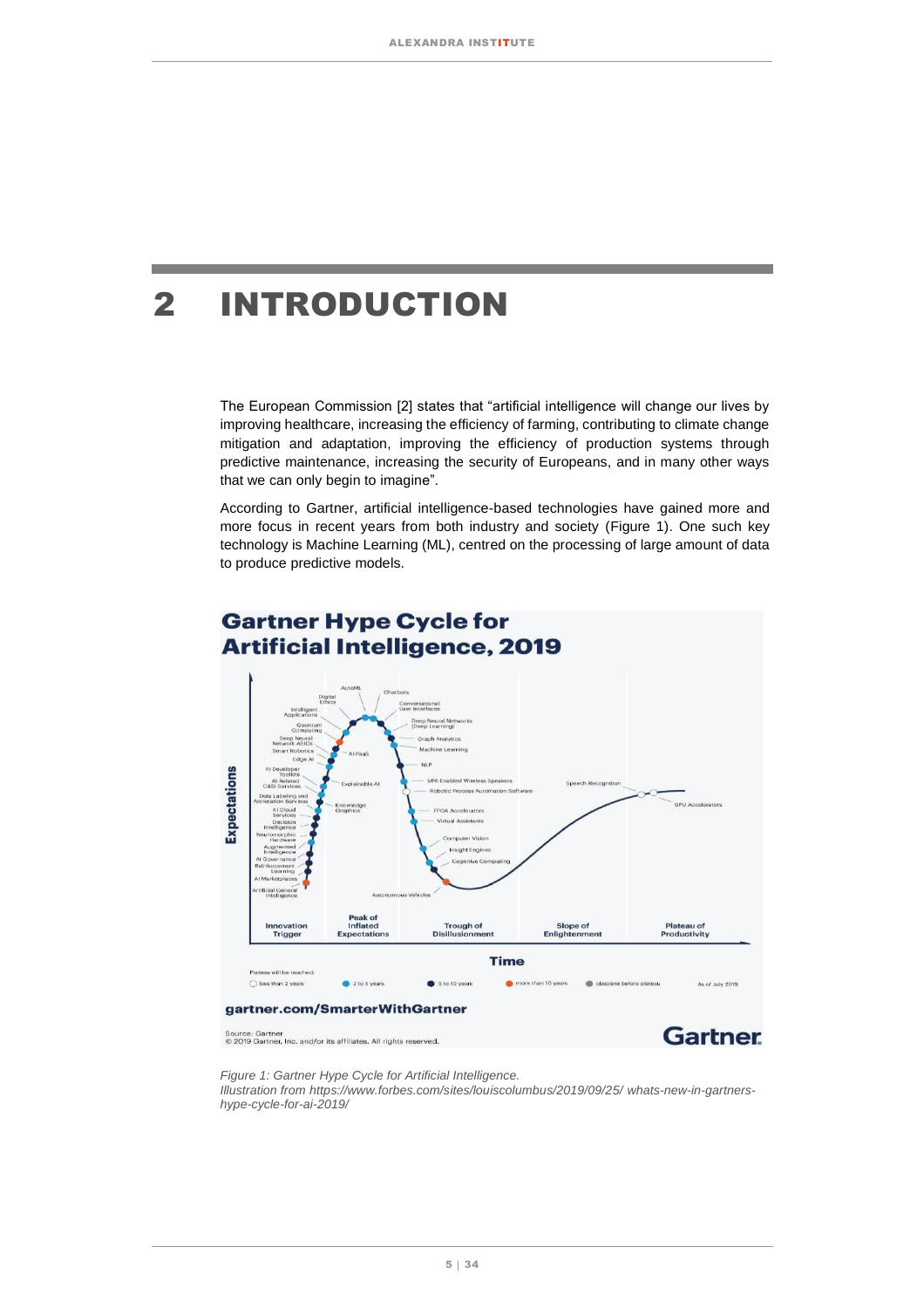ML algorithms are at the heart of a great many applications that impact our daily life, such as medical diagnosis or spam and malware filtering [\(Figure](#page-5-0) 2). For example, an ML algorithm can help identify skin cancer [3]. The key benefit of ML algorithms is the ability to process large amount of data for identifying and extracting patterns and trends, thereby allowing to build systems that adapt to a changing environment with little or no human intervention. However, in order to build an accurate and reliable model, and to obtain precise predictions, ML algorithms require significant amount of data for training.



<span id="page-5-0"></span>*Figure 2: Applications of Machine Learning. Illustration from <https://www.javatpoint.com/applications-of-machine-learning>*

With the advantages of ML applications, enormous data privacy issues come as well – consider, for instance, applications for healthcare or intrusion detection. Cyberattacks and data breaches have become increasingly common and costly to handle. Large collections of data stored for training purposes attract cybercriminals, who want to steal data that can be used to identify individuals or other valuable information that can be sold. Moreover, ML models themselves constitute a threat, as it is possible to extract sensitive information from them. For example, Shokri et al. show how to identify whether a record was used in the training dataset for a given ML model. They tested their technique on Amazon and Google Cloud machine learning systems and obtained 74% and 94% accuracy, respectively [4].

In this context, a critical issue is the protection of personally-identifiable information (PII), that is, data which can be used to identify a given person. Besides protecting PII from potential leakage, companies should comply with various data protection regulations, such as the General Data Protection Regulation (GDPR) in Europe. In case of violation of GDPR, the imposed penalties can be significant.

Besides threatening the end users to whom the information refers, cyberattacks bring legal, financial and reputational risks to the organisations collecting data. Simply removing PII from a dataset, such as names and addresses, would not suffice, for there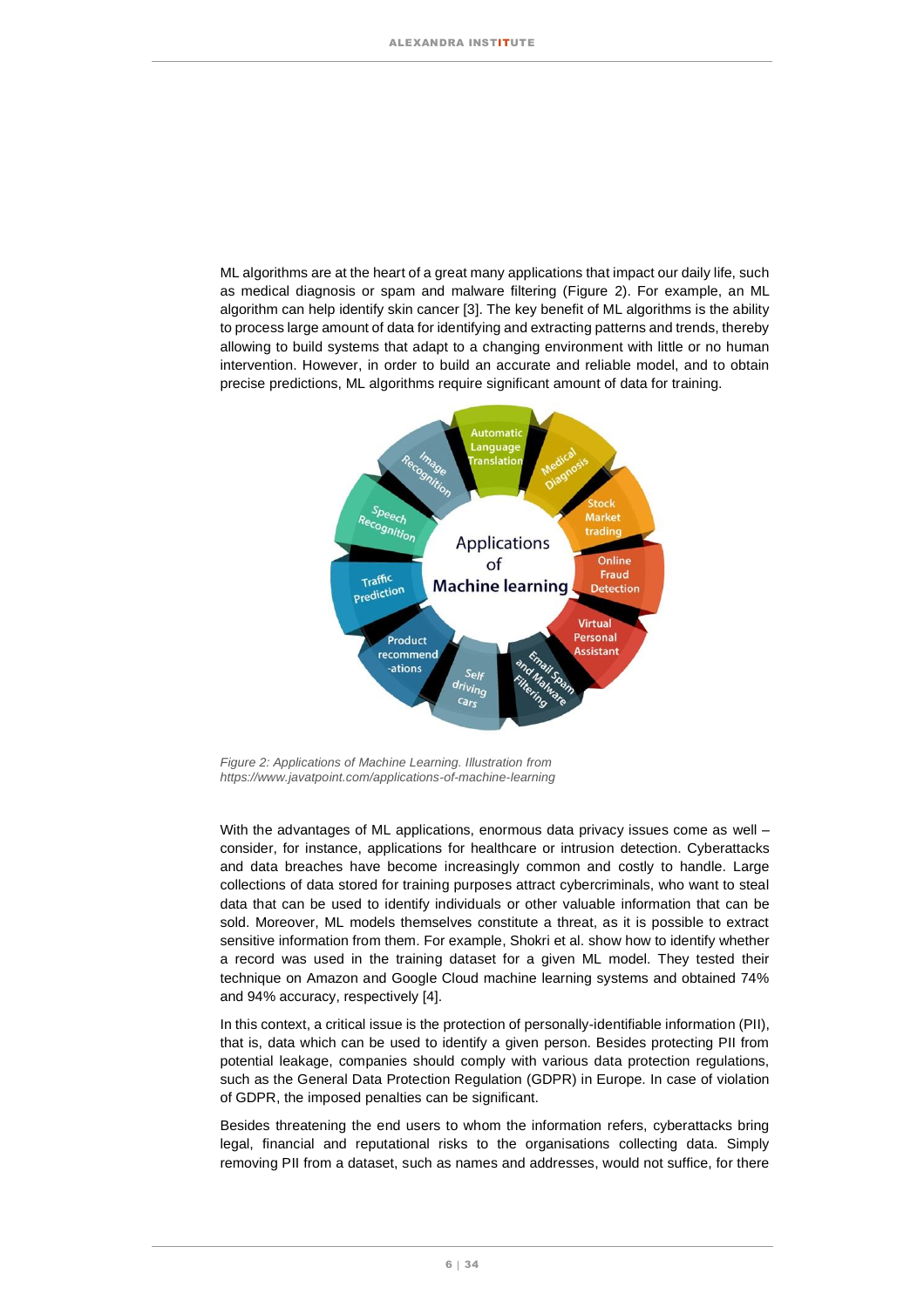are other quasi-identifiers that can be used to pinpoint an individual in a dataset. A known example is the re-identification of William Weld, governor of Massachusetts, from presumably anonymised health data records containing only birth date, sex and ZIP code, in a study carried out by Latanya Sweeney [5].

Privacy-preserving ML aims at overcoming these issues by enhancing ML with techniques that safeguard data privacy. These include perturbation techniques, such as differential privacy, cryptographic approaches, such as homomorphic encryption and multi-party computation, and ML-specific approaches, such as federated learning.

The choice of a privacy-preserving ML technique depends on various factors, such as the use-case, the assets to be protected, etc. There is no silver-bullet solution; understanding the various factors helps identify the right approach. Moreover, we have to balance scenario-specific considerations with the need for building portable and reusable approaches.

While in recent years the research on privacy-preserving ML has flourished and significant progress has been made, there is still a gap between theoretical advancements and their applicability to real-world cases.

This paper provides an overview of the key concepts in privacy-preserving machine learning to provoke the reader and raise awareness. The aim of this paper is to guide organisations and individuals who want to protect data in ML applications, providing an overview of the available techniques and suggesting which to select in order to protect given assets.

The rest of the paper is organised as follows: in Section [3,](#page-7-0) we introduce the required background on ML, while we also discuss privacy goals and threats in the context of ML. In Section [4,](#page-13-0) we give an overview of privacy-preserving techniques, while in Section [5,](#page-18-0) we discuss how these techniques can be utilised in ML applications in order to achieve privacy. In Section [5.5,](#page-22-1) we compare different privacy-preserving techniques for ML, while we also discuss various works resulting from the combinations of a number of techniques. Finally, in Sectio[n 6,](#page-25-0) we refer to public libraries and tools which can be used to implement privacy-preserving ML solutions. Our concluding remarks are in Section [7.](#page-28-0)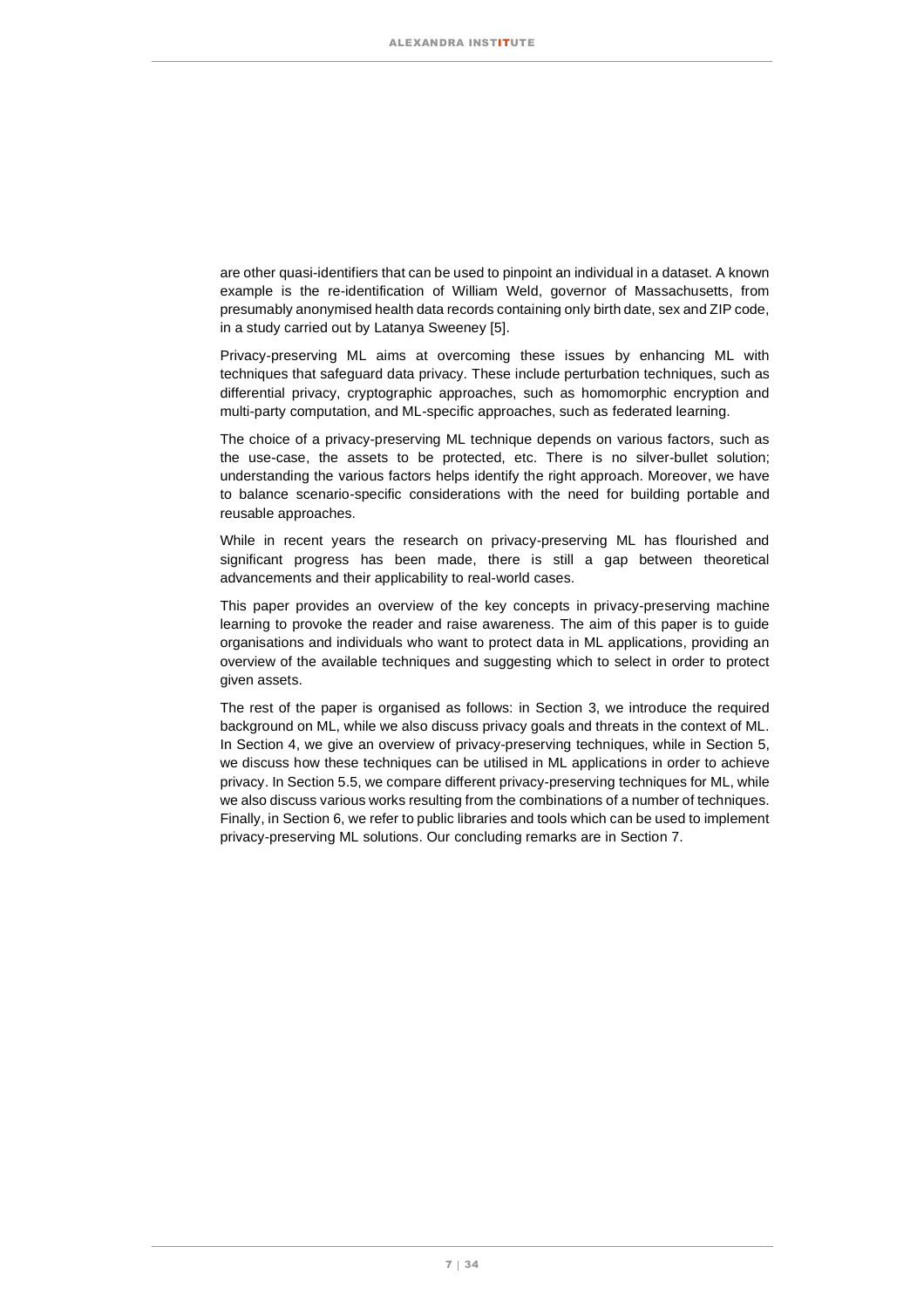### <span id="page-7-0"></span>3 MACHINE LEARNING

In this section, we begin by describing the core steps and roles involved throughout an ML process. We then discuss different privacy goals for ML processes, while we also describe threat models and attacks which can compromise them.

### <span id="page-7-1"></span>3.1 MACHINE LEARNING PROCESS

Traditional problem-solving using computers involves the creation of a program  $\mathcal M$ , which given some input information  $x$ , produces an output  $y$ , where  $y$  can be understood as the answer to our problem. Whenever the program is deterministic, it can be seen as a function  $\mathcal{M} : X \mapsto Y$  from an input set X to an output set Y [\(Figure 3](#page-7-2) top). However, as the complexity of problems increases, constructing precisely such a program  $\mathcal M$  can be a daunting task.

To tackle the latter, the field of ML provides us with mathematical processes, which can automatically construct an approximation of the program of interest. In particular, given a dataset  $Z$  that contains information related to the program input space  $X$ , an ML process can build a parametric *model*  $\mathcal{M}_{\theta}$ :  $X \mapsto Y$ , where  $\theta$  is the model's parameter [\(Figure 3](#page-7-2)) bottom).

As an example, consider the medical diagnosis problem given in [6], where by taking a dataset  $Z$ , which contains  $X$ -ray images, the goal of an ML process is to construct a model  $\mathcal{M}_{\theta}: X \mapsto Y$  that given an arbitrary X-ray image would determine whether a patient has cancer or not. In this example, the input set  $X$  contains all the possible X-ray images encoded as pixel vectors, while the output set  $Y = \{0,1\}$  consists only of the two elements 0 and 1, with 0 representing that a patient does not have cancer, whereas 1 indicates that the patient has cancer.



<span id="page-7-2"></span>*Figure 3: Machine Learning versus traditional programming.*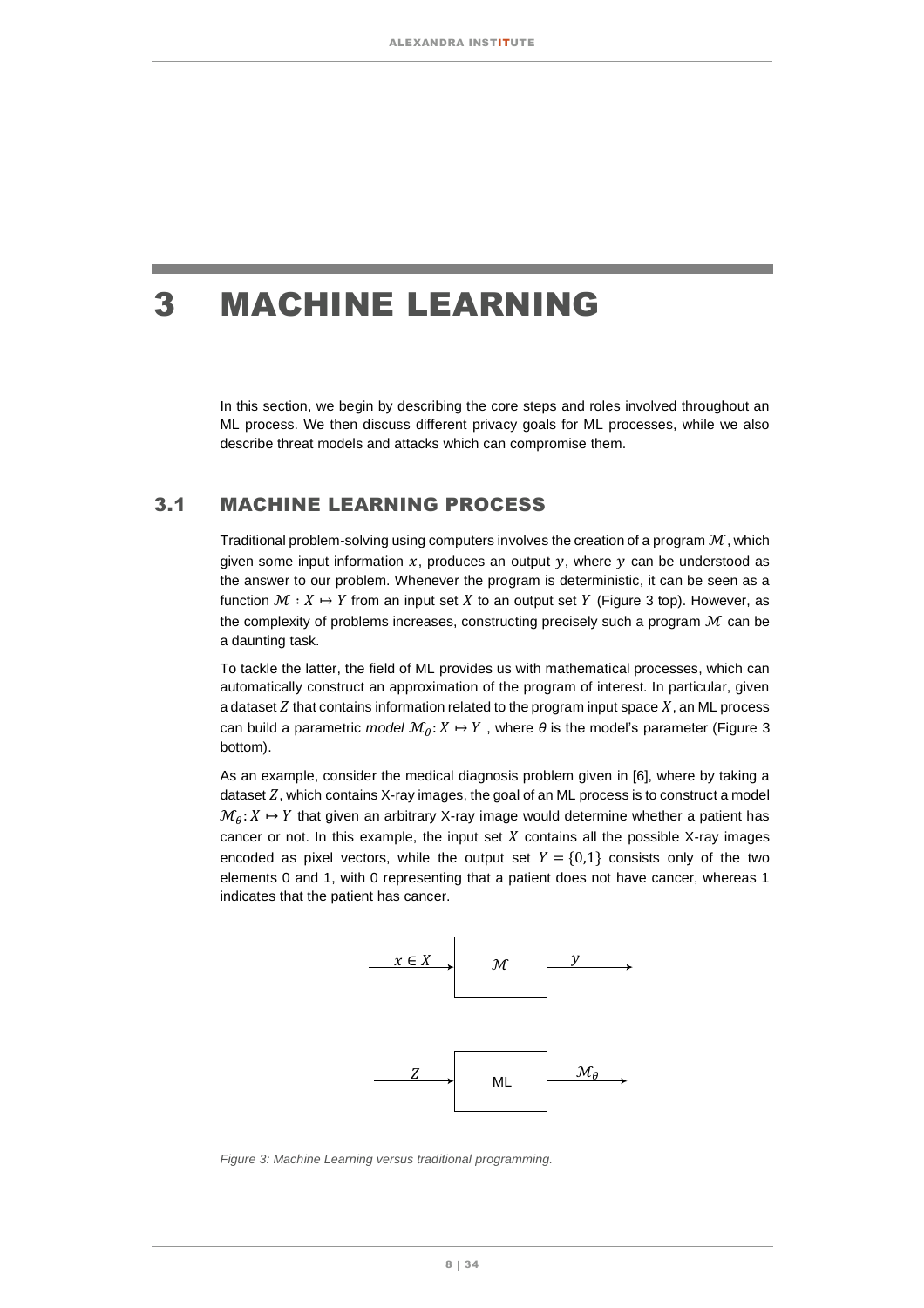At the core of an ML process there is an algorithm  $\mathcal A$  which *trains* the model on  $Z$  or on a set of *features* extracted by  $Z$ , and eventually produces the final model  $\mathcal{M}_{\theta}$ . Common ML algorithms are Random Forest, Neural Networks, Decision Trees, Logistic Regression, Support Vector Machine, K-Nearest Neighbors, KMeans, Gradient boosting, etc.<sup>1</sup> . Finally, the choice of the algorithm depends on the problem specifics, as well as other factors such as the size of the dataset  $Z$ , the algorithm execution time and accuracy, etc.

Training the model on a set of features instead of training it directly on  $Z$  may have additional benefits, such as boosting the performance of the training process. For instance, in the cancer diagnosis example, the set of features can be produced by removing certain pixels of the X-ray images, where it is known that they don't contain information which is correlated with the presence of cancer. The overall training time can now be reduced since we need to process fewer pixels.

In addition to the set of features used for training the model, some ML algorithms require annotating the elements in the feature set with their corresponding outputs. These annotations are called *labels*. This is known as supervised learning, whereas ML processes that do not use label annotations is known as unsupervised learning. For instance, going back to the cancer diagnosis example, some of the X-ray images may have been collected from patients who have already been diagnosed with cancer, and thus their corresponding images can be labelled with 1.

Finally, the readiness and maturity of the produced model is *validated* on a test set of features which is also extracted by  $Z$ . The test set should not contain any element used for training the model.

In general, most ML processes involve six fundamental steps, as depicted in [Figure 4](#page-9-0) and described below.

*<sup>1</sup> The details of those algorithms are out of the scope of this paper.*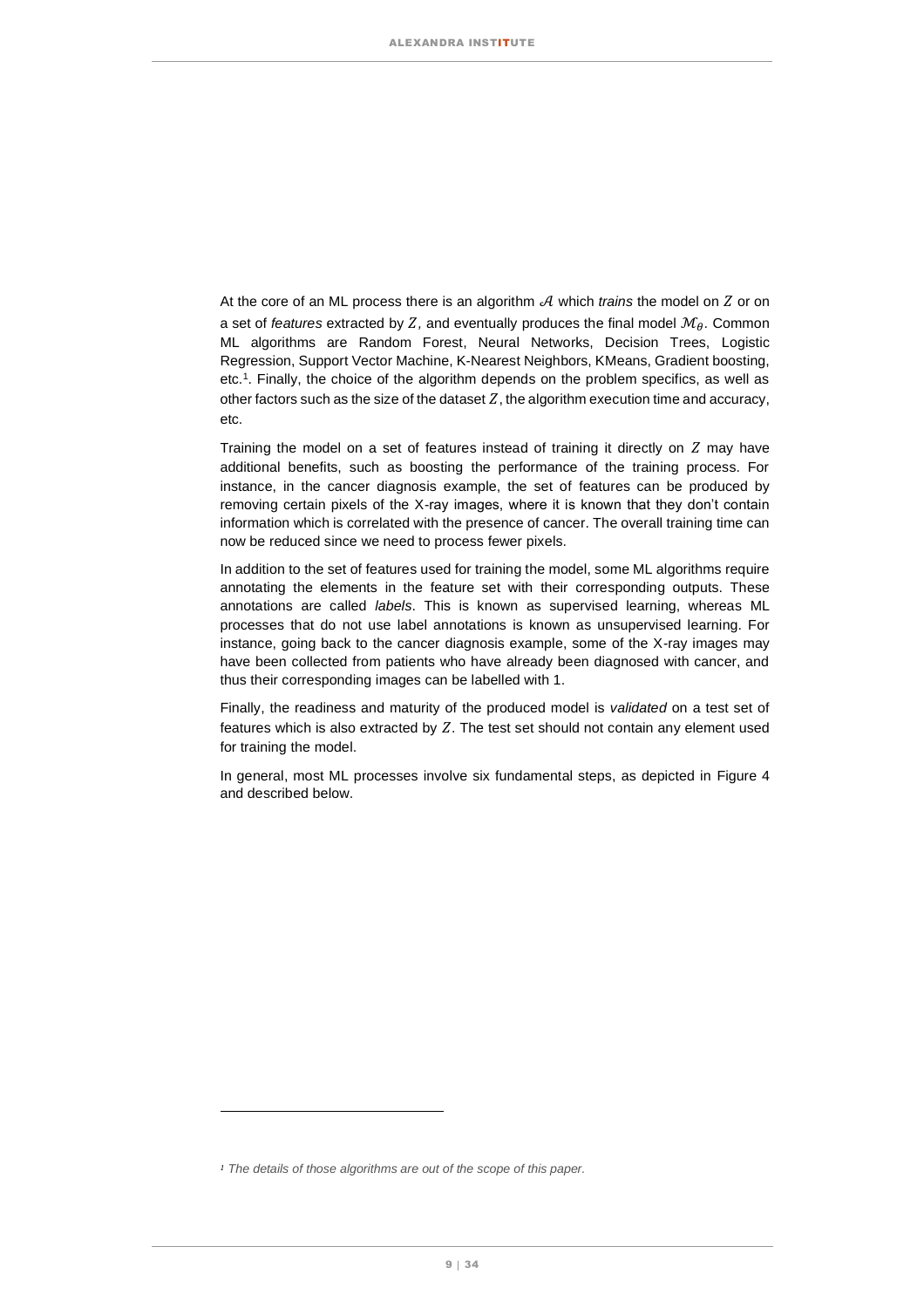

<span id="page-9-0"></span>*Figure 4: The fundamental steps involved in an ML process.*

- **Data Collection**. The dataset *Z* is collected. The data collection step is very crucial since the model accuracy relies vastly on the amount and the quality of the data collected. Most ML processes require a large amount of data in order to produce an accurate model. From now on, we will refer to  $Z$  as the *raw dataset*, since it has not undergone any processing yet.
- **Data Preparation**. The raw dataset Z is processed in order to be "cleaned" and for extracting *features* which are relevant for producing the final model  $\mathcal{M}_{\theta}$ . In particular, this processing produces two new datasets, the *training* dataset  $X_1$  and the *validation* set  $X_2$  where  $X_1 \subseteq X$ ,  $X_2 \subseteq X$  and  $X_1$  and  $X_2$  are mutually disjoint (i.e.  $X_1 \cap X_2 = \emptyset$ ). Sometimes it is the case that the raw dataset  $Z$  is no further prepared, and in this case, we have that Z is directly partitioned in the training and the validation set i.e.,  $Z = X_1 \cup$  $X<sub>2</sub>$ .
- **Data Labelling**. In this step, the training dataset  $X_1$  is labelled i.e., each element  $x \in X_1$ is associated with an element  $y \in Y$ , with  $y$  being the model's output on  $x$ , and we write  $X_1^l \subseteq X_1 \times Y$  for the resulting labelled set. This step applies only if the supervised learning approach is used.
- Training. The algorithm  $\mathcal A$  is fed with  $X_1$  (or  $X_1^l$  in the case of supervised learning) and starts building the model  $\mathcal{M}_{\theta}$ . By the end of this stage, the algorithm  $\mathcal A$  has tuned the parameter  $\theta$  and the model is ready for validation. Very often, in the background of the training process, a loss function is used, which for each choice of the parameter  $\theta$ provides a metric about the model's deviation from the ideal program  $M$ . Thus, training a model can be seen as an optimization problem where one looks for the parameter  $\theta$ which minimises the loss function. A widely-used technique for improving the model's accuracy using loss functions is Stochastic Gradient Descent (SGD).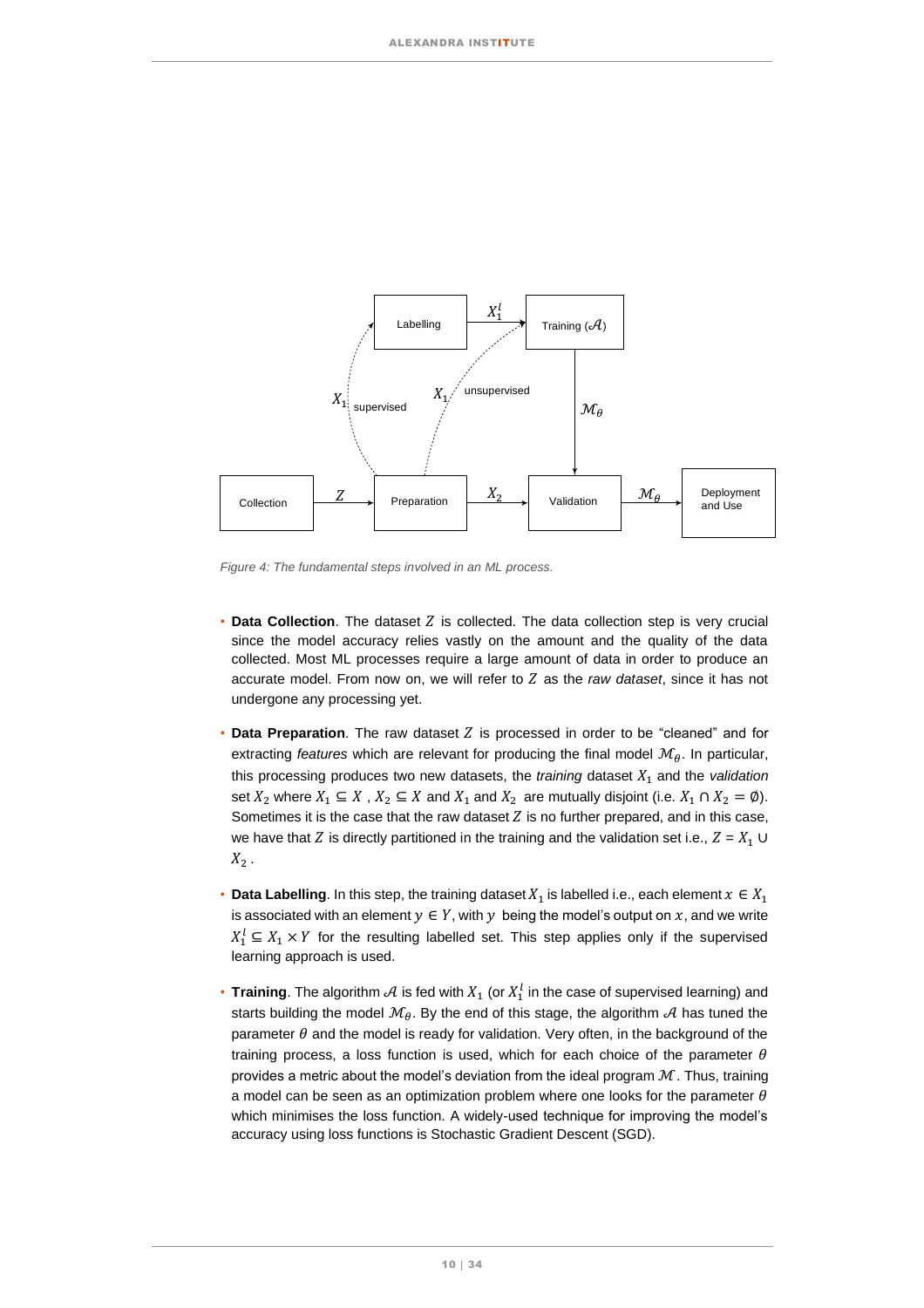- **Validation**. The dataset  $X_2$  is used to validate the accuracy of the model  $\mathcal{M}_{\theta}$ . This step is also known as the model's generalisation, where the model  $\mathcal{M}_{\theta}$  is exposed to new unseen inputs.
- **Deployment and Use**. Finally, the model  $\mathcal{M}_{\theta}$  is ready for deployment. Once the model is deployed, one can query an input  $x \in X$  and receive the response  $y = \mathcal{M}_{\theta}(x) \in Y.$

Actors with different roles participate in an ML process, and each role may observe or manipulate information involved throughout the different ML steps. In particular, we have four main roles: (1) the *data contributors*, (2) the *model creators*, (3) the *model owners*  and (4) the *model consumers*.

**Data Contributors.** Data contributors play a vital role in an ML process since they are providing the raw dataset  $Z$ . Data contributors are mainly humans who make use of a company's or organisation's service or product, which requires the collection, processing and storage of an individual's information.

For instance, an online shop may store information related to its customers' shopping habits, or a smartwatch may collect information about one's fitness activities. The collected datasets may be available through public repositories, or they can be accessible only internally in the company or organisation which provides the service. Data contributors are involved in the data collection step.

**Model Creators.** Model creators consist mainly of the data scientists and data engineers that are responsible for building the model  $\mathcal{M}_{\theta}$ . They are the ones who perform the tasks involved in the data collection step and up to the model validation step. The role of the model creator requires the highest access rights to the datasets collected from the data contributors.

**Model Owners.** The model owner is usually the company or the organisation who either offers the final model  $\mathcal{M}_{\theta}$  as a service or uses it for its own benefit internally. For instance, in the cancer diagnosis example, a private hospital may provide the model that predicts cancer as a service to its patients at additional fees, while an online shop could benefit from a model which suggests products to their customers based on their past purchases.

**Model Consumers.** Finally, the model consumers are the ones who are able to interact and use the model once it has been deployed. The consumers are able to provide part of or the entire input  $x \in X$  to the model  $\mathcal{M}_{\theta}$  and observe the output  $y = \mathcal{M}_{\theta}(x)$ .

### <span id="page-10-0"></span>3.2 PRIVACY GOALS IN MACHINE LEARNING

An ML process involves many assets which may need to be protected. In this paper, we focus on the following assets: (1) The identity of the data contributors, (2) the raw dataset *Z* collected by them, (3) the feature datasets  $X_1$  and  $X_2$  extracted by Z, (4) the model  $\mathcal{M}_{\theta}$ itself, and (5) its input (or part of it) whenever the model is queried.

**Identity Privacy.** Protecting the data contributor's identity is necessary in many data collection processes, especially when the data collected may reveal political beliefs, sexual preferences, health conditions etc. Achieving identity privacy can be seen as ensuring anonymity of the data contributors both from the model creators and the model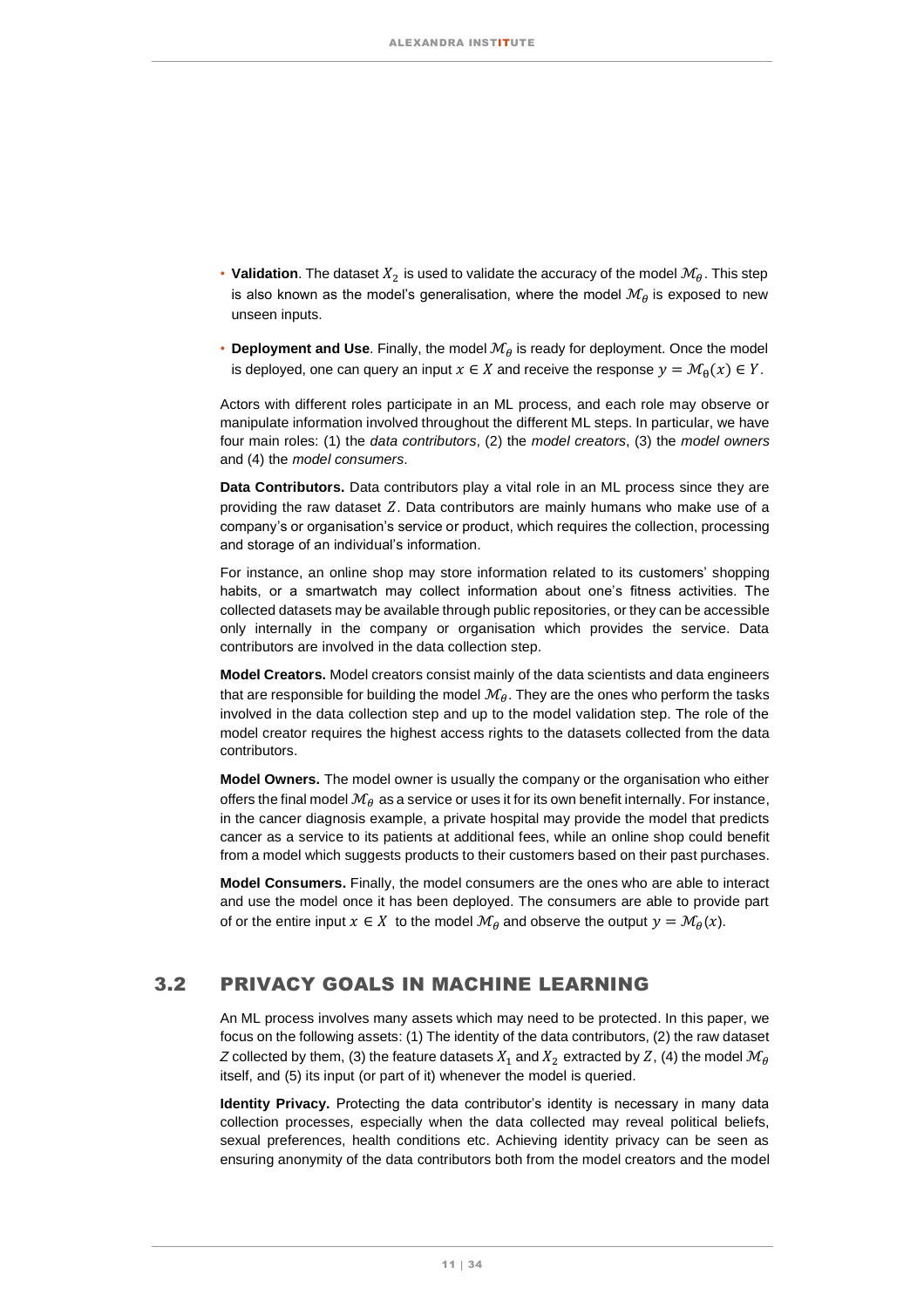owners, who are highly involved in the data collection stage of an ML process, but also from adversaries which in many cases are acting as model consumers.

**Raw Dataset Privacy.** Often, the raw dataset *Z* contains sensitive information, such as the *X*-ray images from the cancer diagnosis example, and if compromised the patient's privacy can be violated. Such privacy violations could also introduce further new attack vectors. For instance, consider a scenario where an ML model can calculate energy efficient plans, and previously it has been trained on a dataset which contains the energy consumption and location of houses. Compromising this dataset can expose the time intervals in which the residents of a specific house are absent. The latter can then be used as input in defining strategies for robberies. Often, compromising the privacy of the raw dataset could also result in compromising identity privacy, since data in  $Z$  can be used to identify a specific data contributor. A common malpractice which eases the task of compromising  $Z$  is storing the dataset as plaintext instead of using state of the art encryption.

**Feature Datasets Privacy.** The privacy of the feature datasets is as important as the privacy of the raw dataset. This is because both the training set  $X_1$  and the validation set  $X_2$  are extracted from Z, and in case of them being compromised, information about Z could also be recovered. Unfortunately, the privacy of the feature datasets is threatened in many ML models, which by default store the set  $X_1$  (or the labelled set  $X_1^l$ , in the case of supervised learning models) inside the model.

**Model Privacy.** Privacy of the model  $\mathcal{M}_{\theta}$  refers to the secrecy of the produced model  $\mathcal{M}_{\theta}$  and its parameter  $\theta$ . Keeping the model secret is a common goal desired by the model owners, who want to stay ahead of their competitors. However, exposing part of the model's functionality to the model consumers is inevitable, since observing the responses to queries may reveal information about the internal structure of the model.

**Input Privacy.** Often the input (or part of it) to the model may be sensitive and needs to be protected. Therefore, only the output of the model is revealed to the model consumers. For instance, consider the scenario of an ML model that takes as input medical records to predict if a certain disease can be inherited. In such cases, it is likely that the medical record contributors do not desire to disclose their medical records to each other. In many cases, achieving input privacy requires not only keeping the input  $x$  secret, but also limiting the information about x disclosed through the response  $y = M_\theta$ .

#### <span id="page-11-0"></span>3.3 THREAT MODELS AND ATTACKS

We now briefly discuss the adversary models and the type of attacks that target the assets of ML processes. We mainly distinguish between two different adversary models (1) *white box adversaries* who know the structure of the model  $\mathcal{M}_{\theta}$ , its parameter  $\theta$ , while they may also know part of the raw dataset  $Z$  and finally, they can interact with the model (i.e., the adversary is a model consumer in this case); and (2) *black box adversaries* who have no knowledge about the model and its parameters but they can query the model and observe its response.

**Membership Inference Attacks [4,7,8].** In this type of attack, the adversary wants to determine if a given data point  $z$  was part of the raw dataset  $Z$ , or if a particular data point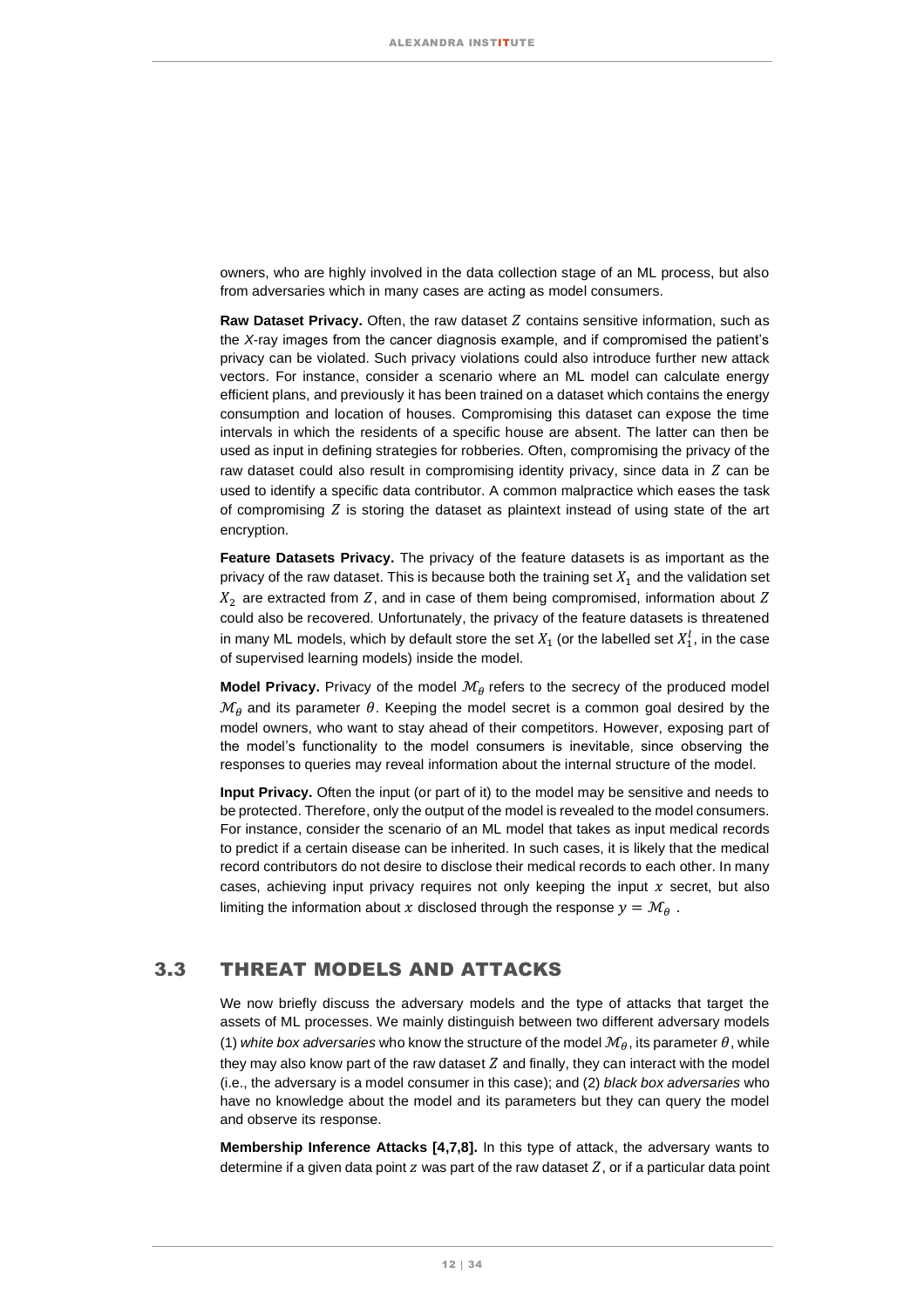x was part of the training set  $X_1$ . Membership inference attacks usually exploit that ML models often behave differently on the data used for their training versus unseen data. Membership inference attacks can compromise the raw dataset privacy or the feature datasets privacy. For instance, this attack could be used by an adversary to learn whether a specific individual's record was used to train an ML model which determines the presence of a certain disease. This attack can be performed by a black box adversary.

**De-anonymisation Attacks [9, 10, 11].** This attack aims to identify an individual who has contributed his data into a dataset. Many model owners publish the raw dataset  $Z$  or the feature datasets  $X_1$  and  $X_2$ , which may allow an adversary to compromise the identity privacy of the data contributors, even though the dataset has been first anonymised (see Section [4.1\)](#page-13-1). This attack requires white box access to the dataset. However, it can also be performed using black-box access by chaining other attacks, which are discussed below.

**Reconstruction Attacks [12, 13].** The goal of this attack is to construct the raw dataset Z by reverse engineering the feature training dataset  $X_1$  or the validation dataset  $X_2$ . This attack can compromise the raw dataset privacy. In general, it requires white box access to a model that hard-codes the feature datasets inside it.

**Model Extraction Attacks [14, 15].** The goal of this attack is to construct an approximation  $\widehat{\mathcal{M}}_{\theta}$  of the model  $\mathcal{M}_{\theta}$ . The more accurate the approximation is, the more successful the attack is. In this type of attack, the adversary has black box capabilities and trains his model  $\widehat{\mathcal{M}}_{\theta}$  by collecting pairs of queries and their responses received by the model  $\mathcal{M}_a$ . This attack violates the model privacy.

**Model Inversion Attacks [16, 17, 18].** Model inversion attacks aim at inferring properties about the training dataset  $X_1$ , even when it is not explicitly stored in the model  $\mathcal{M}_{\theta}$ . This type of attack can even be performed by a limited black box attacker who can interact with the model by querying it and collecting its responses. It is also common that an adversary may first perform a model extraction attack and then utilise the model  $\widehat{\mathcal{M}}_{\theta}$  to accomplish a model inversion attack.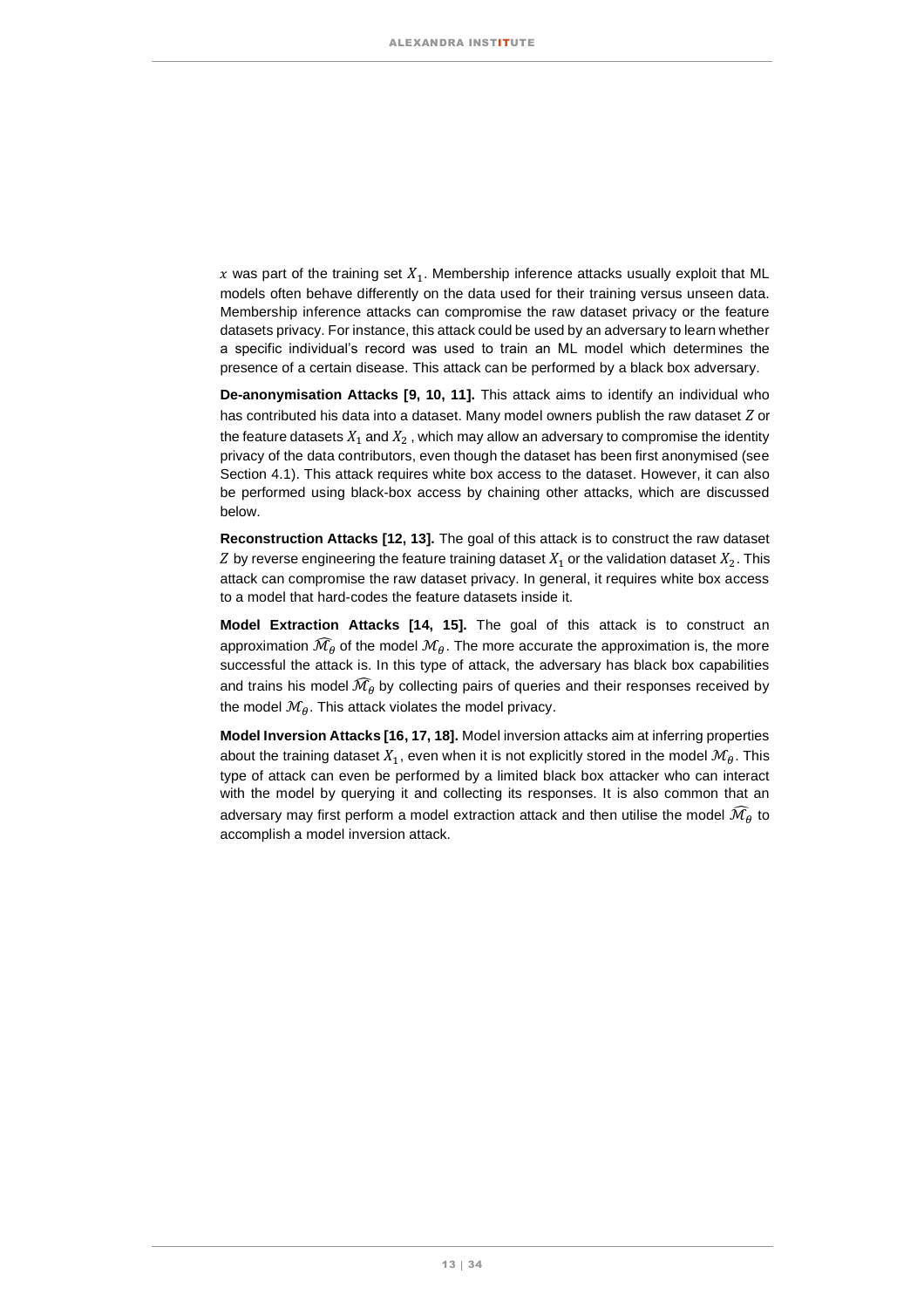### <span id="page-13-0"></span>4 PRIVACY-PRESERVING **TECHNIQUES**

In this section, we will briefly describe the privacy-preserving techniques that can be used to strengthen ML algorithms to protect individuals' data.

### <span id="page-13-1"></span>4.1 ANONYMISATION

Data anonymisation aims at protecting the privacy of an individual in a given dataset. Before releasing a dataset, the first step is to remove all direct identifiers, such as name, address and phone numbers. However, in most of the cases this is not enough. Only removing the direct identifiers will still allow an attacker to re-identify an individual in the dataset by linking the data with other additional information that he/she has.

In order to avoid such cases, additional anonymisation steps should be enforced. Several methods, such as  $k$ -anonymity and  $l$ -diversity, have been studied that make it harder for an adversary to learn anything about an individual from an anonymised dataset.

For a great many cases  $l$ -diversity together with  $k$ -anonymity provides a robust privacy model. An intuitive definition of these techniques is as follows:  $k$ -anonymity is an anonymisation method that ensures the information about an individual in the published dataset cannot be distinguished from at least  $k-1$  other individuals in the same dataset. On the other hand, a dataset is called *l*-diverse if every equivalence class has at least  $l \geq 2$  different values for the sensitive attributes.

It is worthwhile observing that perfectly-anonymised data are not useful. We should always balance between privacy and utility of the database, as presented in [Figure 5.](#page-19-0) Though challenging, anonymisation needs to be applied aiming at providing data privacy while preserving utility.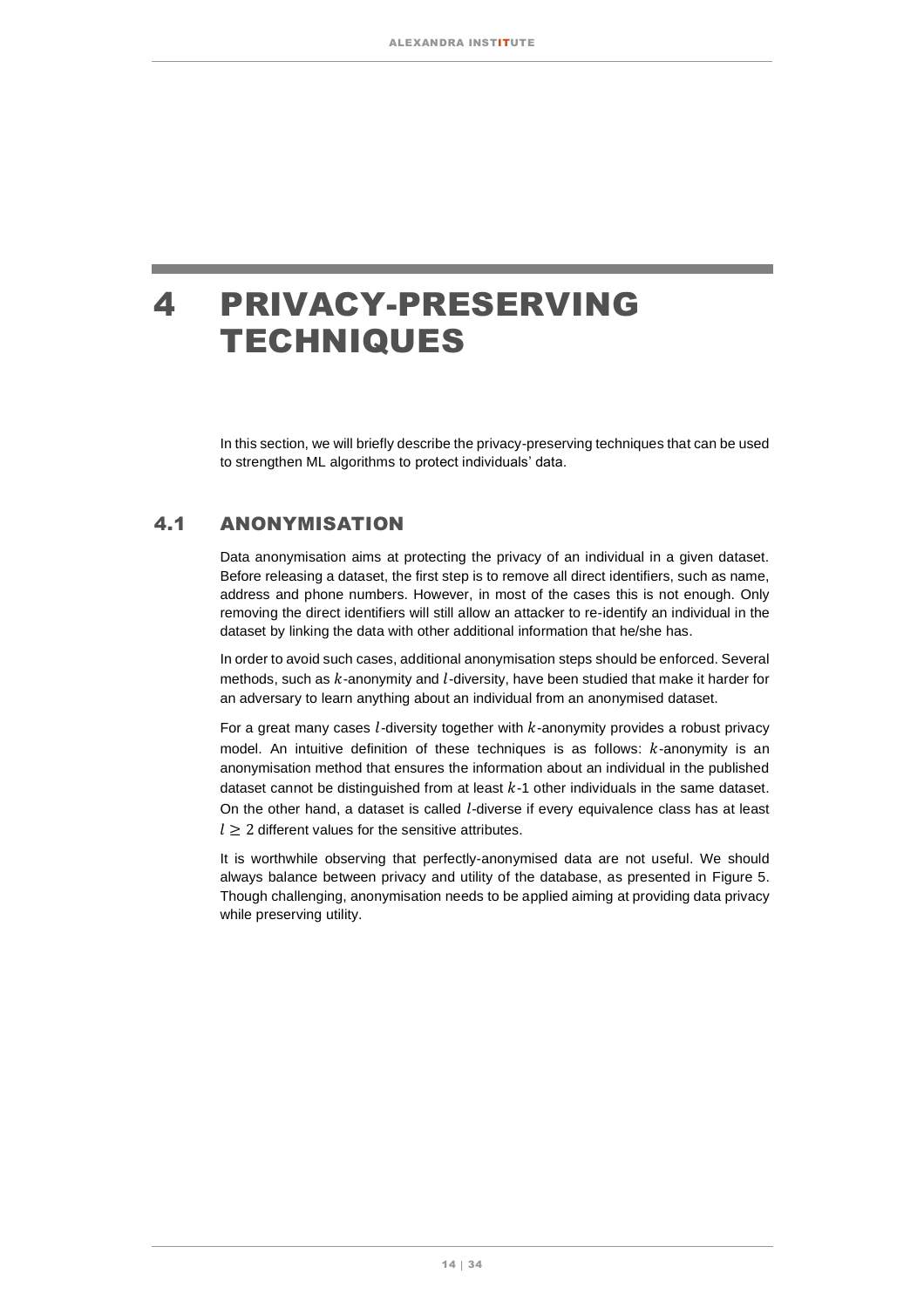

*Figure 5:Trade-off between privacy and utility. Illustration from [https://aircloak.com/background/analytics-and-privacy/ power-of-anonymization/](https://aircloak.com/background/analytics-and-privacy/power-of-anonymization/)*

For an overview of various anonymisation techniques and tools, we refer the reader to [19].

### <span id="page-14-0"></span>4.2 DIFFERENTIAL PRIVACY

Differential privacy is a privacy method that helps reveal useful information about a dataset without revealing any private information about an individual in the dataset. The method guarantees that even if an attacker knows all records in a dataset, s/he will not be able to link a specific record to an individual on the basis of the output of a differentially-private method. In other words, the outcome of the analysis is not (significantly) dependent on an individual's record being in the dataset. Hence, the privacy risk is essentially the same with or without the individual's participation in the dataset.

Differential privacy is achieved by adding random noise to the result, which can be done through various differentially-private mechanisms, such as the Laplace mechanism, the exponential mechanism and the randomised response mechanism.

Formally, differential privacy is defined as follows [20]. A randomised function  $K$  is  $\epsilon$ differentially-private if for all pairs of datasets  $D_1$  and  $D_2$  that differ on at most one element, and for every set  $S$  of outcomes,

 $Pr[K(D_1) \in S] \leq exp(\epsilon) \times Pr[K(D_2) \in S]$ 

The privacy budget  $\epsilon$  measures the privacy loss of an individual from a single query. For multiple  $t$  queries that use independent randomisation mechanisms with privacy budget  $\epsilon_i$ , the total privacy budget will be  $\sum_{i=1}^t \epsilon_i$ . For this reason, the number of differentially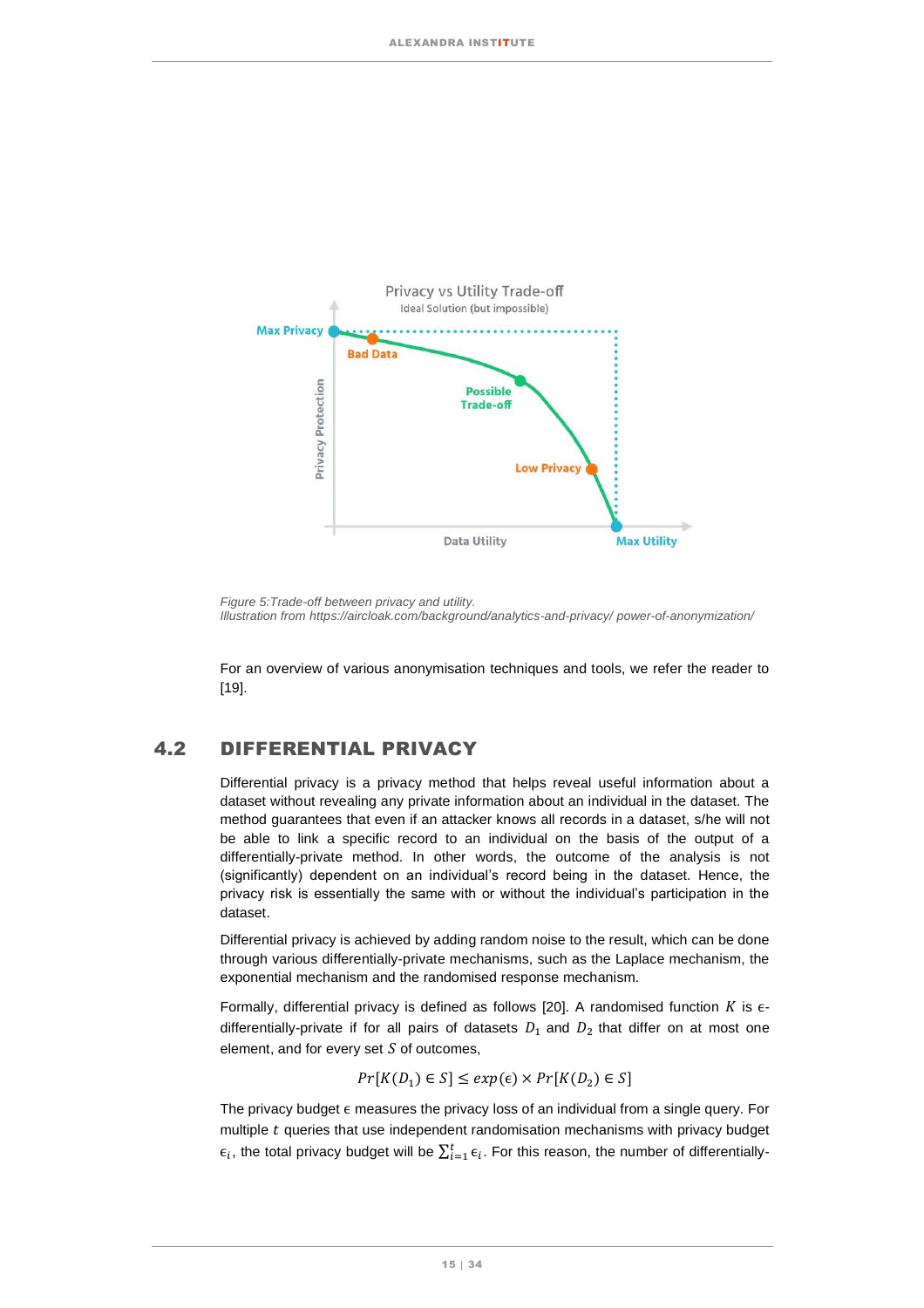private analyses on a specific dataset is limited. The value of  $\epsilon$  in practice is usually small, such as  $0.01, 0.1$  or ln2. In general, the smaller  $\epsilon$ , the stronger the privacy guarantee.

Below we briefly mention some differentially-private mechanisms. For more details, we refer to [20] and [21].

**The Laplace mechanism** is one of the commonly used differential-privacy mechanisms for numeric queries. The mechanism adds Laplace-distributed noise of magnitude depending on the privacy budget  $\epsilon$  and the sensitivity of the query, that is, the maximum difference in the output that the query may take on a pair of databases that differ for only one record.

**Randomised response** is a technique that provides plausible deniability for individuals responding to sensitive surveys. It is widely used in statistical analysis for obtaining statistical information about a population without obtaining any information about the individuals in the population. The approach randomises the data in the following way: for answering a binary question concerning private information, a user flips a coin. If the outcome is "head", the user answers "yes". Otherwise, if the outcome is "tail", the user answers truthfully (yes or no). This approach allows to compute an approximate answer for the true response rate without getting a true answer from all the users.

In Section [5.1](#page-18-1) we will discuss how differential privacy is used in an ML context.

#### <span id="page-15-0"></span>4.3 HOMOMORPHIC ENCRYPTION

Homomorphic Encryption (HE) is a cryptographic method that allows computing on encrypted data, so that the decrypted output is identical to the output of the computation on the original unencrypted input. The method is typically used as follows:

- 1. the owner of the data encrypts them by means of a homomorphic function and shares the result with a third party in charge of performing a given computation;
- 2. the third party performs the computation on the encrypted data and returns the result, which is encrypted because the input data are encrypted;
- 3. the owner of the data decrypts the result, thereby obtaining the result of the computation on the original plain-text data.

During this process the third party does not have access to the unencrypted input or output.

Whilst powerful, it is worthwhile observing that HE has a number of limitations.

First of all, whilst there are various encryption schemes that allow performing different computations on encrypted data, they are generally limited to working with addition or multiplication over integers. For example, an additively encryption scheme allows to take two encrypted messages,  $m_1$  and  $m_2$ , and produce the encrypted message  $m_1 + m_2$ .

Moreover, for security purposes, some noise is typically added to the input data during the encryption process, and the noise accumulates with the operations performed on encrypted data. For instance, for the encrypted message  $m_1 + m_2$  the noise is the sum of the noise of  $m_1$  and  $m_2$ . The noise growth is particularly severe under multiplication.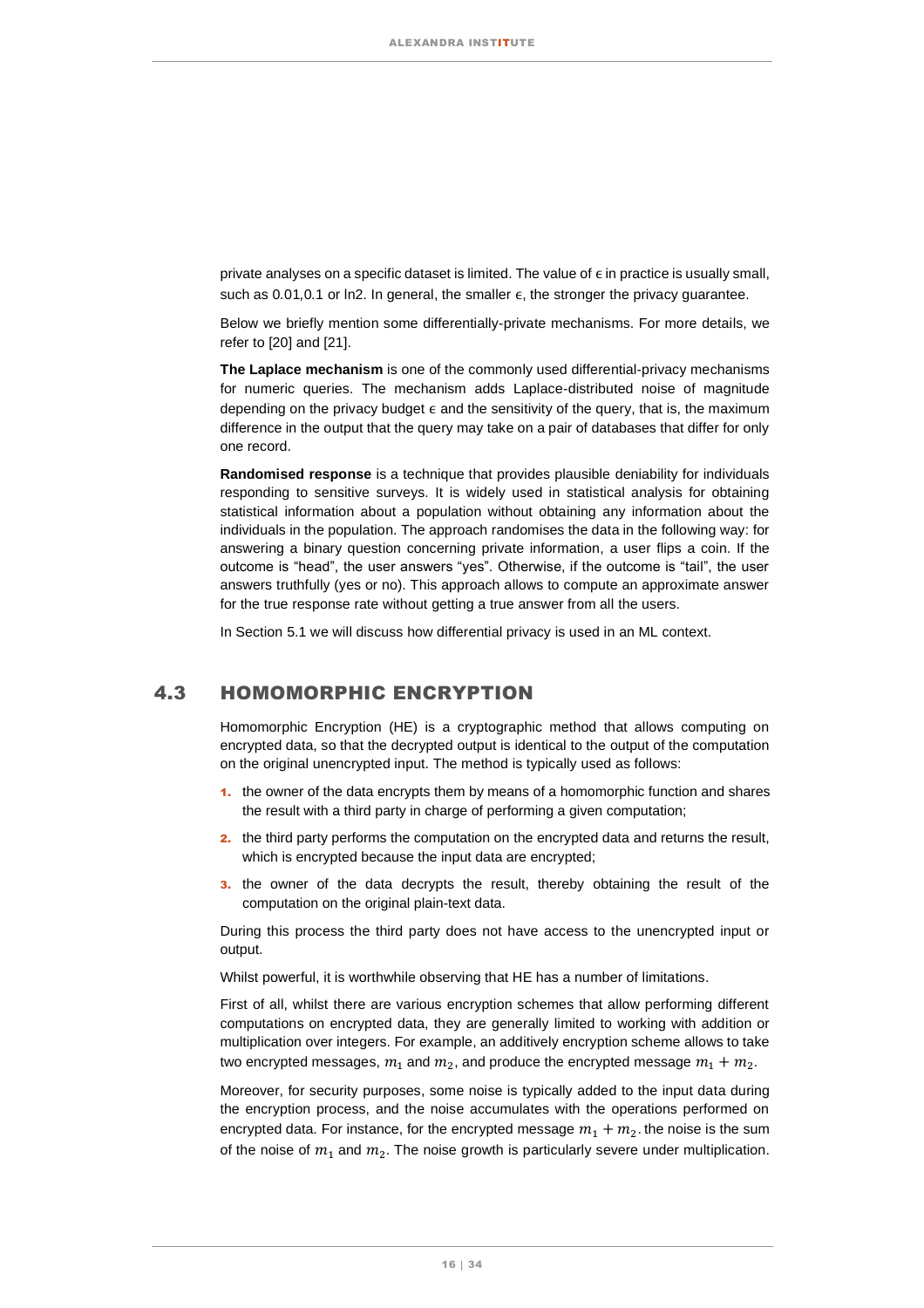In order to get the expected result when decrypting, the noise must be kept below a certain threshold. This threshold affects the number of computations that can be performed on encrypted data.

In order to overcome the noise issue, Fully Homomorphic Encryption (FHE) has been proposed, which is an HE scheme that allows arbitrary operations on encrypted messages [22]. However, FHE has a significant computational cost, thus making it impractical for many applications.

More practical schemes that deal with noise have been developed, such as Somewhat Homomorphic Encryption (SHE) [23] and Leveled Homomorphic Encryption (LHE) [24]. In both schemes, the operations are limited to addition and multiplication on encrypted messages. However, a SHE scheme only supports one operation, while an LHE scheme requires that the number of computations is known in advance. ML algorithms using HE often resort to SHE or LHE.

In Section [5.2](#page-20-0) we will discuss how homomorphic encryption can be used to enhance ML techniques.

### <span id="page-16-0"></span>4.4 MULTI-PARTY COMPUTATION

Multi-Party Computation (MPC) is a technology that allows multiple parties to compute a function on their private inputs without revealing them. The parties are independent and do not trust each other. The main idea is to allow to perform a computation on the private data while keeping the data secret. MPC guarantees that all participants learn nothing more than what they can learn from the output and their own input.

Below we briefly mention some techniques for secure MPC. For more details, we refer to [25].

**Garbled circuits** is a widely-used cryptographic protocol for two-party secure computation on Boolean functions (circuits). The steps of the protocol are as follows:

- the first party, Alice, encrypts (or garbles) the function (circuit) and sends it to the second party, Bob, together with her encrypted input;
- with the help of Alice, Bob encrypts his own input using oblivious transfer, i.e., Alice and Bob transfer some information such that the sender remains oblivious what information has been transferred;
- Bob evaluates the function using both encrypted inputs and gets the encrypted output;
- finally, the two parties communicate to learn the output.

**Secret sharing** is a method common to many MPC approaches. A  $(t, n)$ -secret sharing method divides the secret  $s$  into  $n$  shares and allocates a share to a participant. The secret *s* can be reconstructed by combining together *t* shares, while no information about *s* will be revealed when any *-1* of the shares are combined. In other words, the secret is divided in such a way that any group of at least  $t$  participants can reconstruct the secret, while no group of less than  $t$  participants can.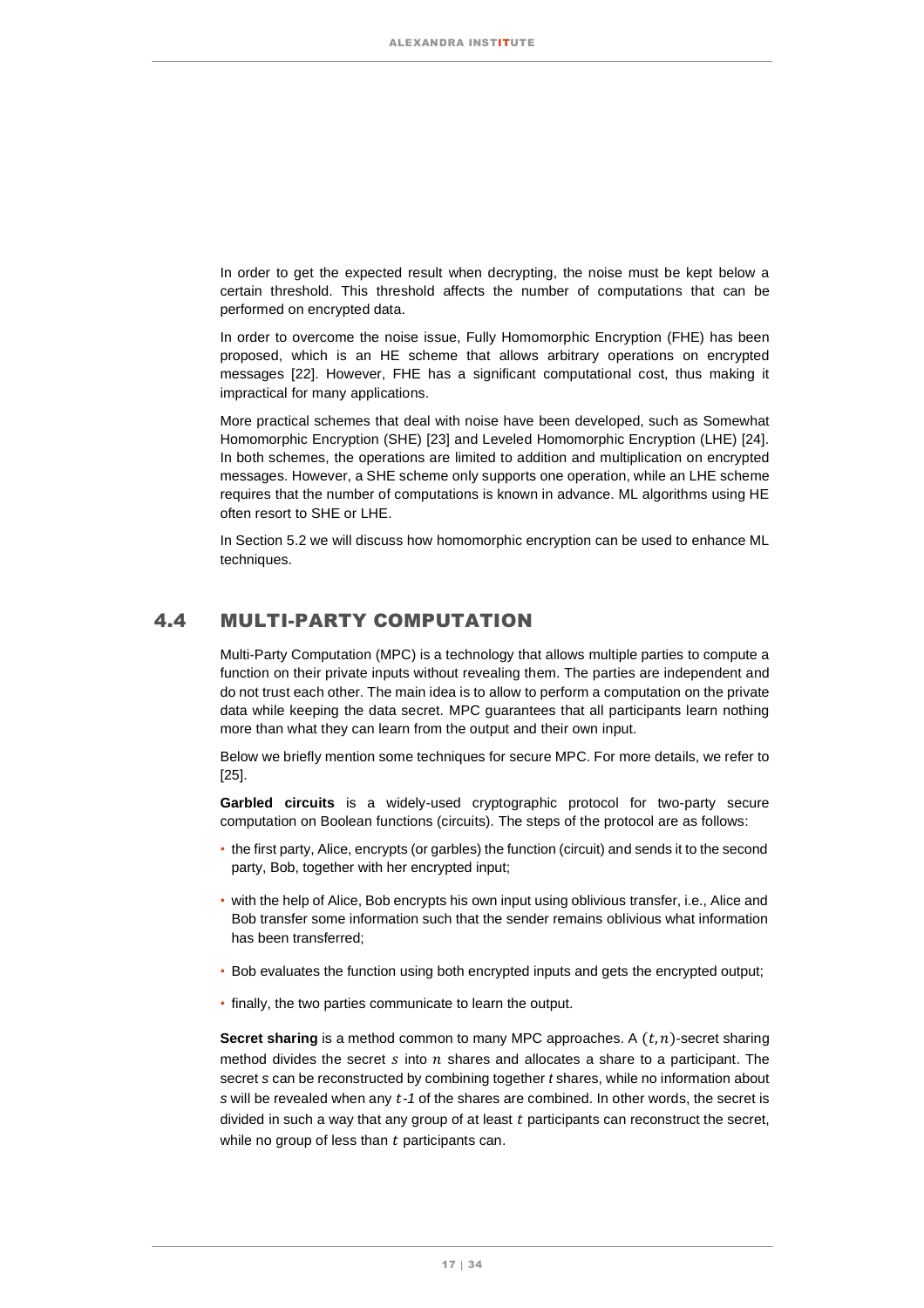Both MPC and homomorphic encryption are powerful privacy techniques, however they usually have high communication and computation costs. In Section [5.3](#page-21-0) we will discuss MPC in connection with ML.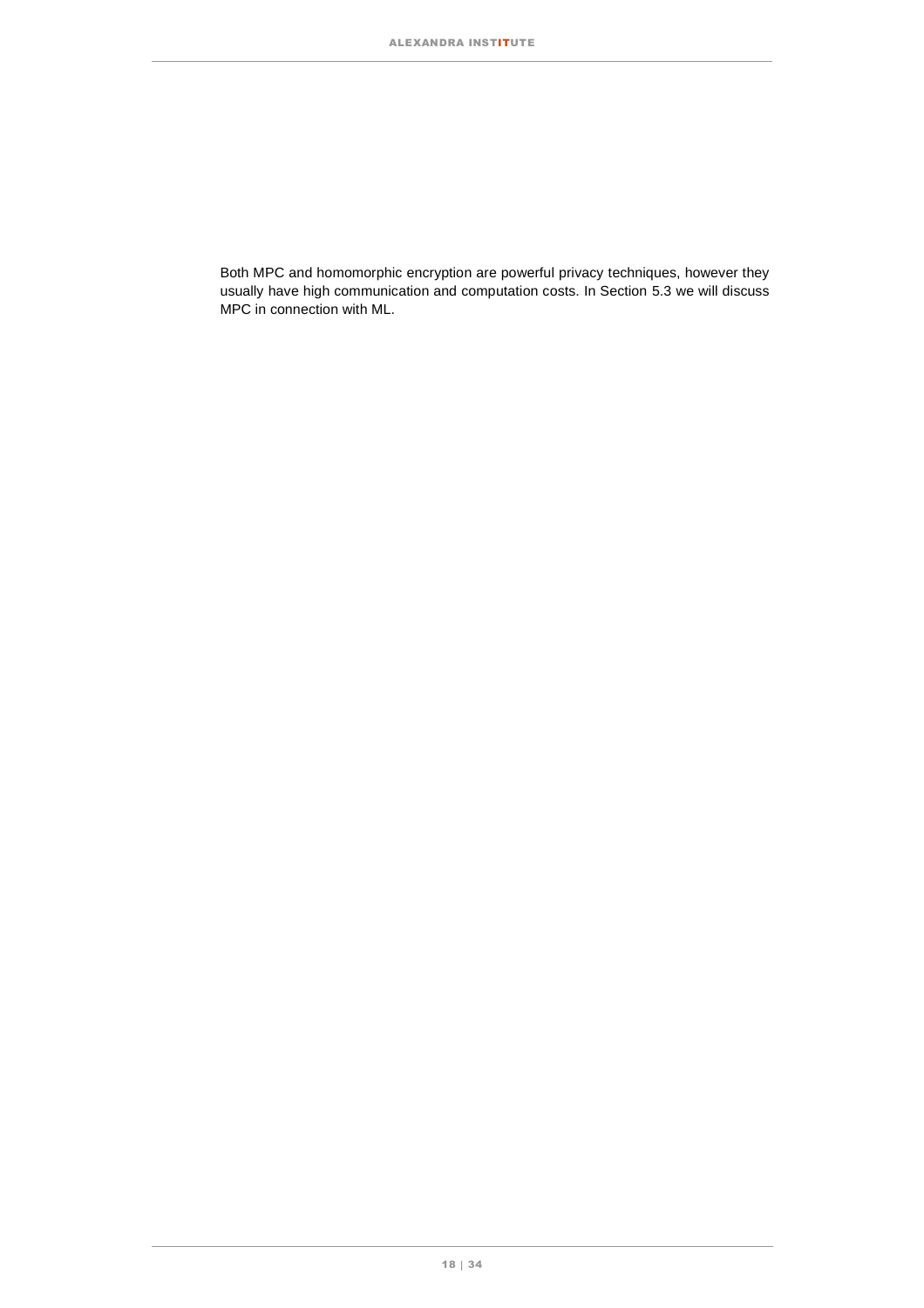### <span id="page-18-0"></span>5 PRIVACY-PRESERVING MACHINE LEARNING TECHNIQUES

Machine learning techniques are widely used in a great many real-life applications, and data collection is the key element to enable such techniques. However, the increasing collection and usage of data for ML purposes pose a threat to our privacy. For example, an adversary can extract private information memorised in an ML model.

In order to reap the benefits of ML while protecting private information, various privacypreserving ML techniques have been developed. In particular, the literature focuses significantly on privacy techniques such as differential privacy, homomorphic encryption, secure multi-party computation, federated learning and their combinations.

In the following, we will discuss the main privacy techniques used in combination with ML. For a general overview of privacy-preserving techniques and the challenges associated with them, we refer the reader to [26, 27].

It is worthwhile observing that anonymisation techniques can, in principle, be applied to any dataset in the ML process. In this way, we can protect the privacy of individuals and avoid or mitigate de-anonymisation attacks. By means of these techniques, it is also possible to generate a synthetic dataset, i.e., a new dataset that is not derived from the original one but preserves only some of its statistical traits. Moreover, anonymisation techniques allow the model creator to use existing, common frameworks instead of specific privacy-preserving ones. However, the effect of applying anonymisation techniques in a standalone fashion can impact the accuracy of the target ML model. Hence, in the following we discuss approaches explicitly investigated in connection with ML.

### <span id="page-18-1"></span>5.1 TECHNIQUES BASED ON DIFFERENTIAL PRIVACY

Differential privacy is an anonymisation technique to which we can resort in order to enhance ML to mitigate privacy concerns. Differential privacy can be used to generalise the ML process, aiming at hiding the effects of specific input data and providing differential privacy with respect to individuals, thereby giving a provable guarantee of privacy. This goal can be achieved in different ways, applying differential privacy principles to the training data or the resulting ML model.

In the following, we will group together and discuss differential privacy ML algorithms on the basis of the assets that they aim at protecting.

**Training data.** While differential privacy can in principle be applied to any dataset throughout an ML process, the literature focuses on protecting the training data. A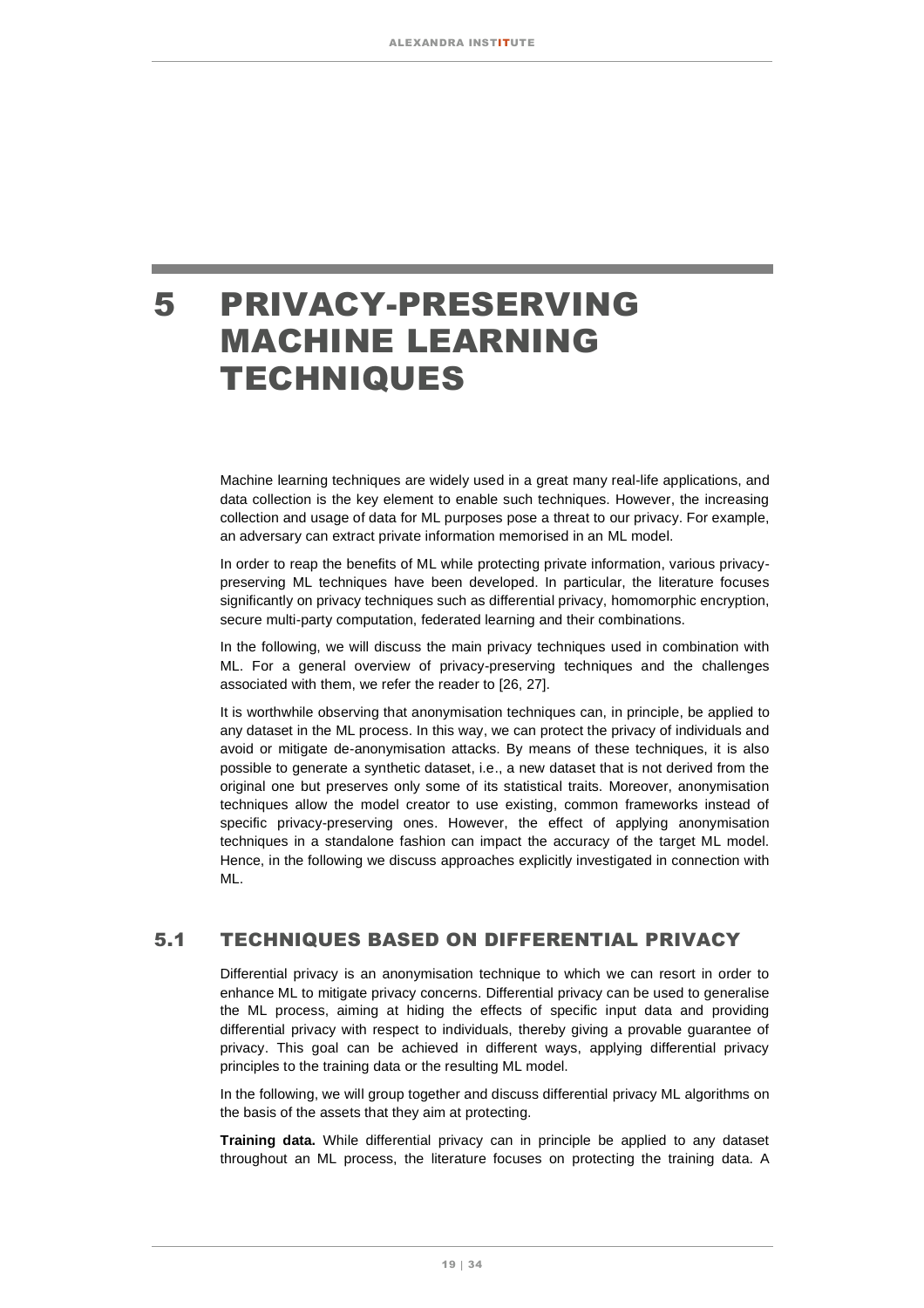number of approaches have been proposed to train a model on *private* data, where the general idea is to add noise to the training data.

Nonetheless, the introduction of noise in the training set can destroy the utility of the model, hence due care needs to be exercised.

Differential privacy principles have been successfully applied to training data for ML algorithms based on the Stochastic Gradient Descent method (SGD), an iterative algorithm for incremental gradient updates aimed at minimising a loss function. The differentially-private SGD algorithm allows to train an ML model with provable privacy guarantees. The high-level steps are as follows. First, the algorithm computes the gradient for a random subset of the training data; then, it adjusts the gradient values; finally, it adds noise to the gradient with the objective of minimising the loss function. Some of the existing algorithms also compute the overall privacy loss throughout the training, which allows to evaluate the privacy of the resulting ML model. For more details on differentially-private SGD algorithms, we refer the reader to [28, 29, 30].

Another approach presented in the literature is the Private Aggregation of Teacher Ensembles framework (PATE), which trains an ML model with private data and provides strong privacy guarantees. The high-level steps of the framework are as follows:

- 1. the input data are partitioned into disjoint datasets:
- 2. the same ML algorithm is applied to each disjoint dataset, thereby producing as many ML models as datasets. A trained ML model is called a *teacher*;
- **3.** when a new problem to solve is received, the outcomes of all teachers are aggregated (e.g., by majority) and noise is added to the aggregated outcome;
- 4. a new ML model (called *student*) is trained on the aggregated outcomes with added noise.

The output of the framework is the trained student model[. Figure 6](#page-26-2) provides the overview of the PATE framework. For more details on PATE, we refer the reader to [31, 32, 33].



<span id="page-19-0"></span>*Figure 5: Overview of the PATE framework.*

A drawback of applying differential privacy techniques to the training data is that the added noise can lead to a significant reduction in utility due to the fact that the process is typically iterative and requires to add noise at each iteration.

**Training data in the ML model.** The ML model implicitly contains information about the training data which also needs to be protected. In particular, here we want to prevent an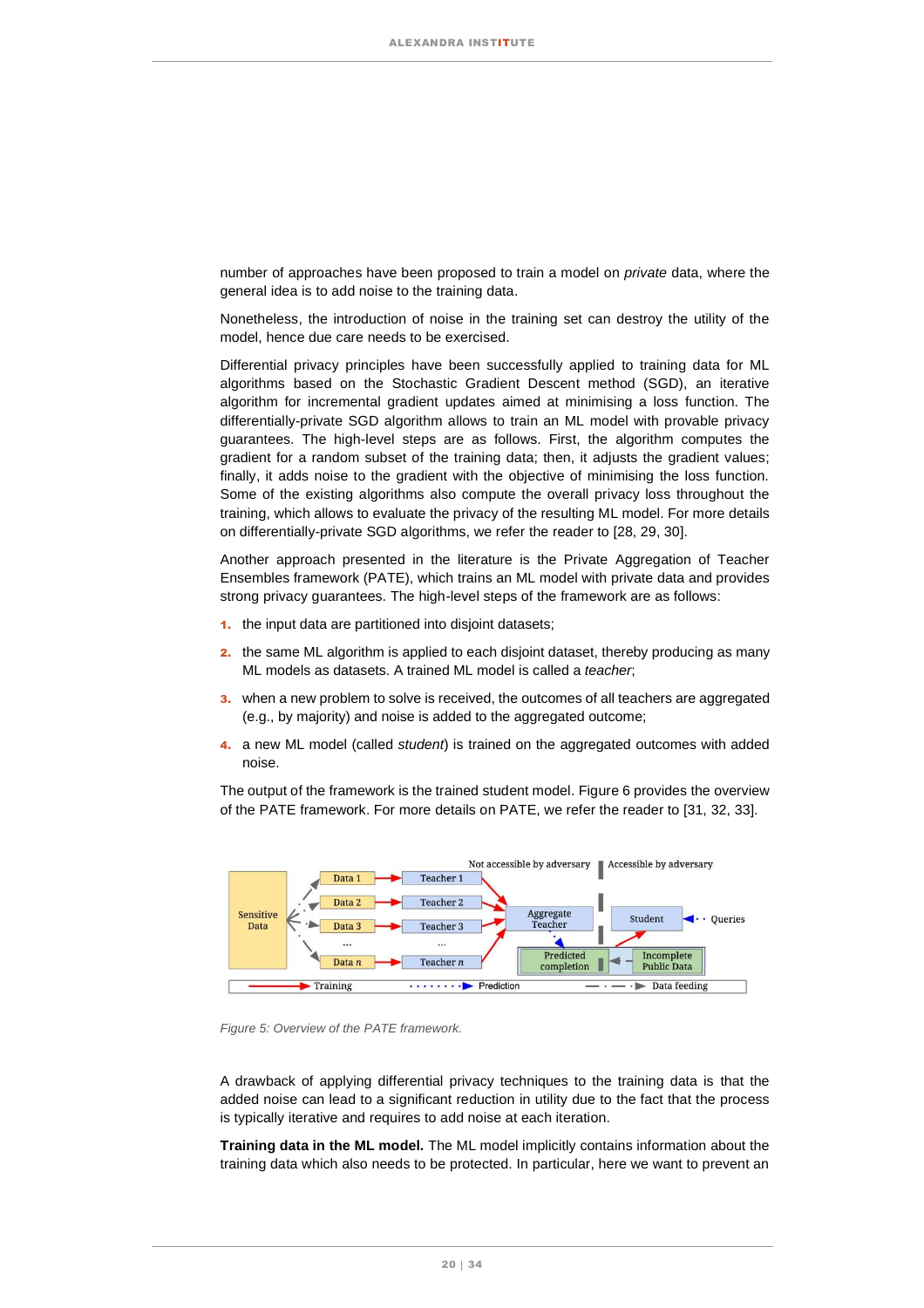attacker from inferring whether or not a given individual's data was included in the training set, i.e., a membership inference attack. Differential privacy techniques, such as the Laplace mechanism, can be applied to introduce noise in the model to render attacks more difficult.

Model inversion attacks aim at inferring some attributes about a target individual from a given ML model which is available to the attacker. Differential privacy-preserving regression models focus on preventing such attacks. The high-level idea is to derive regression models that preserve privacy of an individual, which can be achieved by adding noise to the objective function. In other words, the privacy of the model is preserved by applying differential privacy on model outputs. For more details, we refer the reader to [34, 35].

Another approach to protecting the privacy of an individual in a model relies on generative adversarial network (GAN) for generating differentially-private datasets. The technique uses a generative model for training. First, we train the generative model on input data. Then, we apply noise (e.g., Gaussian) to make the generative model differentially private. Finally, we generate a synthetic privacy-preserving dataset using the generative model. Hence, both the model and the output are differentially private. For more details, we refer the reader to [36].

A drawback of applying differential privacy techniques to the ML model is that accuracy is compromised. However, some of the research mentioned above tried to take care of that.

### <span id="page-20-0"></span>5.2 TECHNIQUES BASED ON HOMOMORPHIC ENCRYPTION

Homomorphic encryption is one of the most used cryptographic techniques to achieve privacy in ML. It is used to train an ML model on encrypted data, thus obtaining a model that produces encrypted outcomes that only the owner of the input can decrypt. Similarly to differential privacy, homomorphic encryption provides a provable guarantee of privacy.

Homomorphic encryption is widely used in scenarios where a third party trains an ML model and provides services using that model, such as prediction or a result to user queries. This is known as Machine Learning as a Service (MLaaS). In this scenario, two types of data need to be protected:

- 1. the data used to train and validate an ML model;
- 2. the data contained in a query that the trained model is asked to solve.

Homomorphic encryption techniques help address this concern by training a model on encrypted data so that the output of that model is also encrypted, thereby preventing the service provider to access plain-text information.

In recent years, various studies have investigated how to protect privacy in this scenario, in particular adapting neural network to work on encrypted domains. CryptoDL is one such solution that runs a neural network algorithm on encrypted data [37]. A drawback of CryptoDL is that the training of ML model on encrypted data requires heavy computation, hence making the training process slow.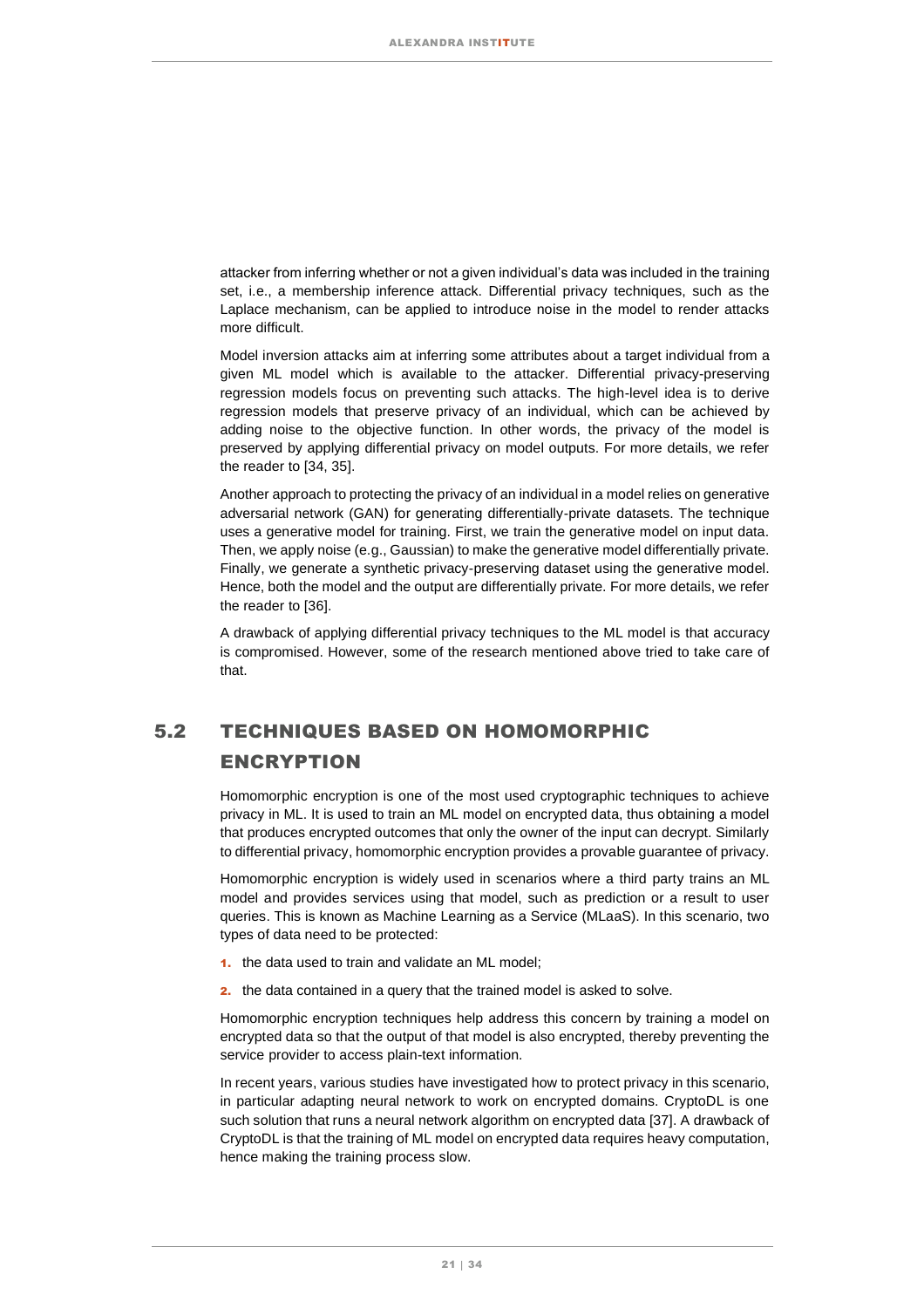CryptoNet is another solution that combines homomorphic encryption with neural network. In particular, CryptoNet assumes that an ML model is already available and converts it to a model that takes as input encrypted data and provides as output encrypted predictions [38]. Note that CryptoNet does not support training of the model on the encrypted data.

### <span id="page-21-0"></span>5.3 TECHNIQUES BASED ON MULTI-PARTY **COMPUTATION**

As we discussed above, MPC provides techniques that allow multiple parties to compute a function without revealing their secret inputs. In an ML context these techniques can be utilised in either training an ML model on multiple secret datasets or computing the result of an ML model on multiple secret inputs. The former aims at achieving raw dataset, features datasets privacy and identity privacy, while the latter targets the input privacy goal.

For the first approach, the idea is that each participant can share its dataset using the secret sharing technique and thus the desired ML model  $\mathcal{M}_{\theta}$  could be computed locally. In contrast to the standard ML processes, here each party contributing its dataset is a data contributor, a model creator since it builds the model locally, a model owner and model consumer since the goal of each participant is to use the model for its own purpose. Since MPC operates on values of the finite set  $Z_p$  (i.e., the integers modulo  $p$ ), the values in each participant's dataset need first to be mapped to elements in  $Z_p$ . For instance, if  $Z_p = Z_{199}$  the float 1.32 could be mapped to 132. Next, in order for the participants to train and build the ML model  $\mathcal{M}_{\theta}$  one first needs to translate the ML algorithm  $A$  to an arithmetic or Boolean circuit (depending on the ML task), and after that the training and validation phase can take place by computing on the shared encrypted data. Once the final model has been produced, each participant can query it locally with its own data. For an example of an implementation of this approach, we refer to [39].

For the second approach, it is assumed that a model  $\mathcal{M}_{\theta}$  is known to the participants. The model may be owned by them or provided by some other party. As a first step,  $\mathcal{M}_{\theta}$ needs to be translated into a Boolean or arithmetic circuit (depending on the ML task). Observe that this is different from what was discussed in the first approach, where the ML algorithm A was translated into a circuit. Once this is done, the participants can use the secret sharing technique but now for sharing their inputs for the model  $\mathcal{M}_{\theta}$  and compute the joint result. Finally, the requirement that the inputs need to first be mapped to elements from the  $Z_p$  applies here as well.

MPC allows ML algorithms to operate on fully encrypted datasets or fully encrypted inputs. However, this comes with certain limitations. The requirement of working on fixedpoint arithmetic from  $Z_p$  is not always desirable in many ML tasks, while the size of the input and the datasets impacts the circuit representation of an ML algorithm or model, which can be significantly large, whose storage requires large amounts of memory. Finally, MPC protocols require continues data transfer between the involved participants and continuous online availability, which introduces additional performance overhead and scalability limitations.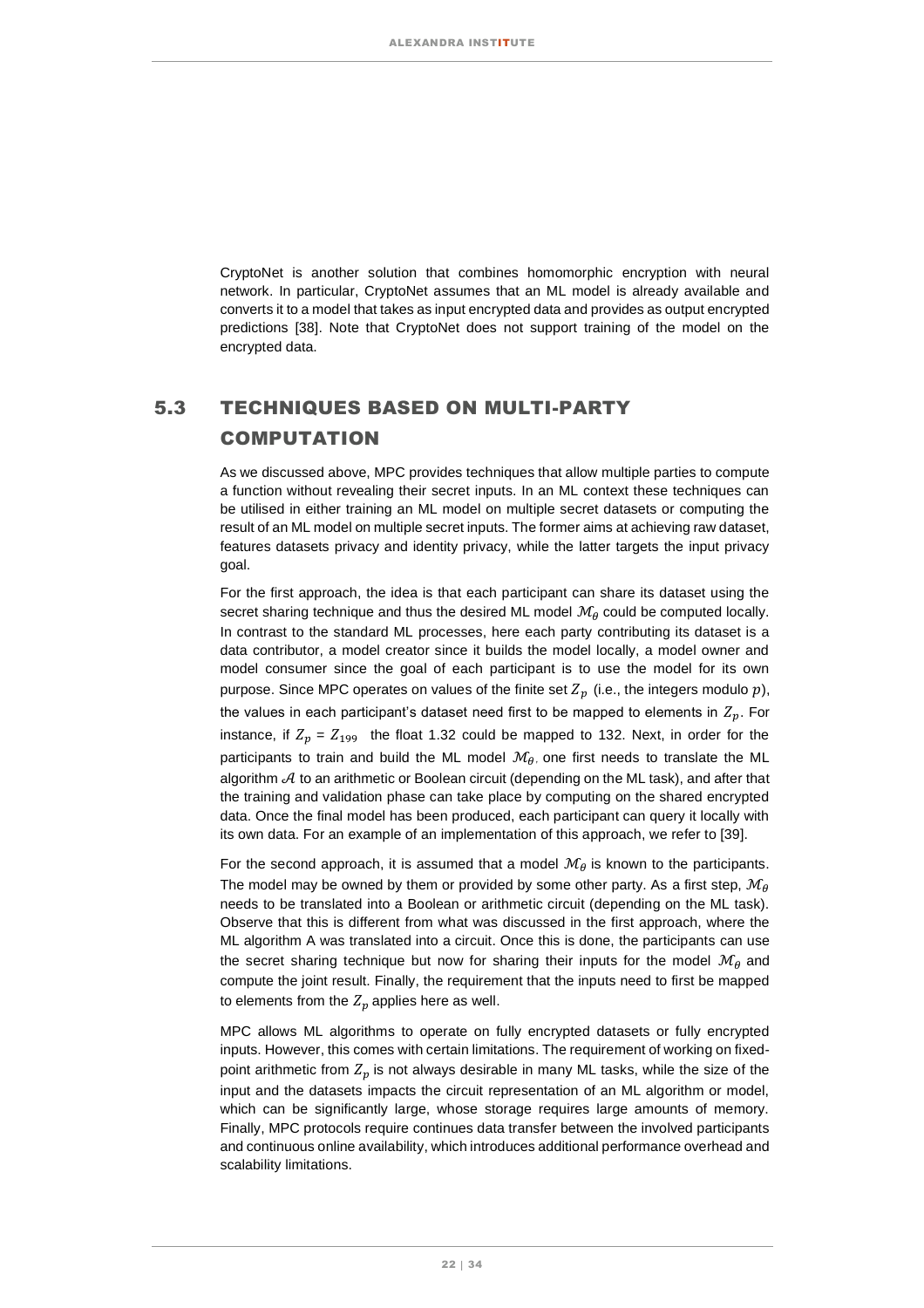### <span id="page-22-0"></span>5.4 FEDERATED LEARNING

The accuracy of most ML models vastly depends on the size of the data contributor's data. Since model owners are usually big corporations, the data collection part usually takes place in cloud server(s) owned by those corporations, allowing them to have full control over the data contributor's datasets. The latter not only discourages individuals sharing their personal information and thus putting barriers on producing highly accurate models, but it also creates centralised data banks attracting more adversaries and increasing the risk of compromising the collected data.

Federated learning allows ML processes to be decentralised limiting the information exposed from the contributor's datasets and thus controlling the risk of compromising the dataset's and identity privacy. The general idea of federated learning is that a central ML model  $\mathcal{M}_{\theta}$  owned by some central authority (e.g., a company) can be further trained on new private datasets from data contributors, by having each contributor performing the training locally with its own dataset and then updating the central model  $\mathcal{M}_{\theta}$  (i.e., update the model's parameter  $\theta$ ).

In particular, federated learning works as follows (1) the central model  $\mathcal{M}_{\theta}$  is distributed among a number of  $n$  participants (i.e., the data contributors); (2) each participant updates locally the model  $\mathcal{M}_{\theta}$  by training it on its own local dataset  $Z_l$ , producing a new local parameter  $\theta_l$ ; (3) each participant sends its update  $\theta_l$  to the central authority; (4) the central authority aggregates the local parameters of each participant, producing a new parameter  $\theta'$  which is used to update the central model. This process can be further continued until the central model has been trained enough.

Federated learning can be seen as a flexible approach for achieving privacy of raw datasets, feature datasets and identity privacy, since it lifts the requirement of collecting vast amounts of information from the data contributors and then train on them in a centralised manner. However, communication in federated learning networks could create performance overhead, which is not present in centralised ML approaches, and put in conjunction with the availability of devices in the network, scalability also becomes a concern. Finally, in many cases of federated learning, each local parameter  $\theta_1$  may be highly correlated with its corresponding dataset  $Z_{l}.$  allowing one to infer information about  $Z_{l}$  by processing  $\theta_{l}.$ 

### <span id="page-22-1"></span>5.5 COMBINING PRIVACY-PRESERVING TECHNIQUES

There is no silver-bullet technique when it comes to achieving privacy in ML. The privacy degree offered by the techniques we presented varies a lot depending on many factors such as the ML algorithm used, the adversary's capabilities and resources, and counting. Achieving higher degrees of privacy may require the combination of multiple privacypreserving ML techniques. In the following, we first give a high-level overview of some key properties of these techniques, and we then discuss their combination.

Each privacy-preserving ML technique targets different privacy goals, hardening an ML infrastructure and limiting the vulnerability surface exposed to an adversary. Table 1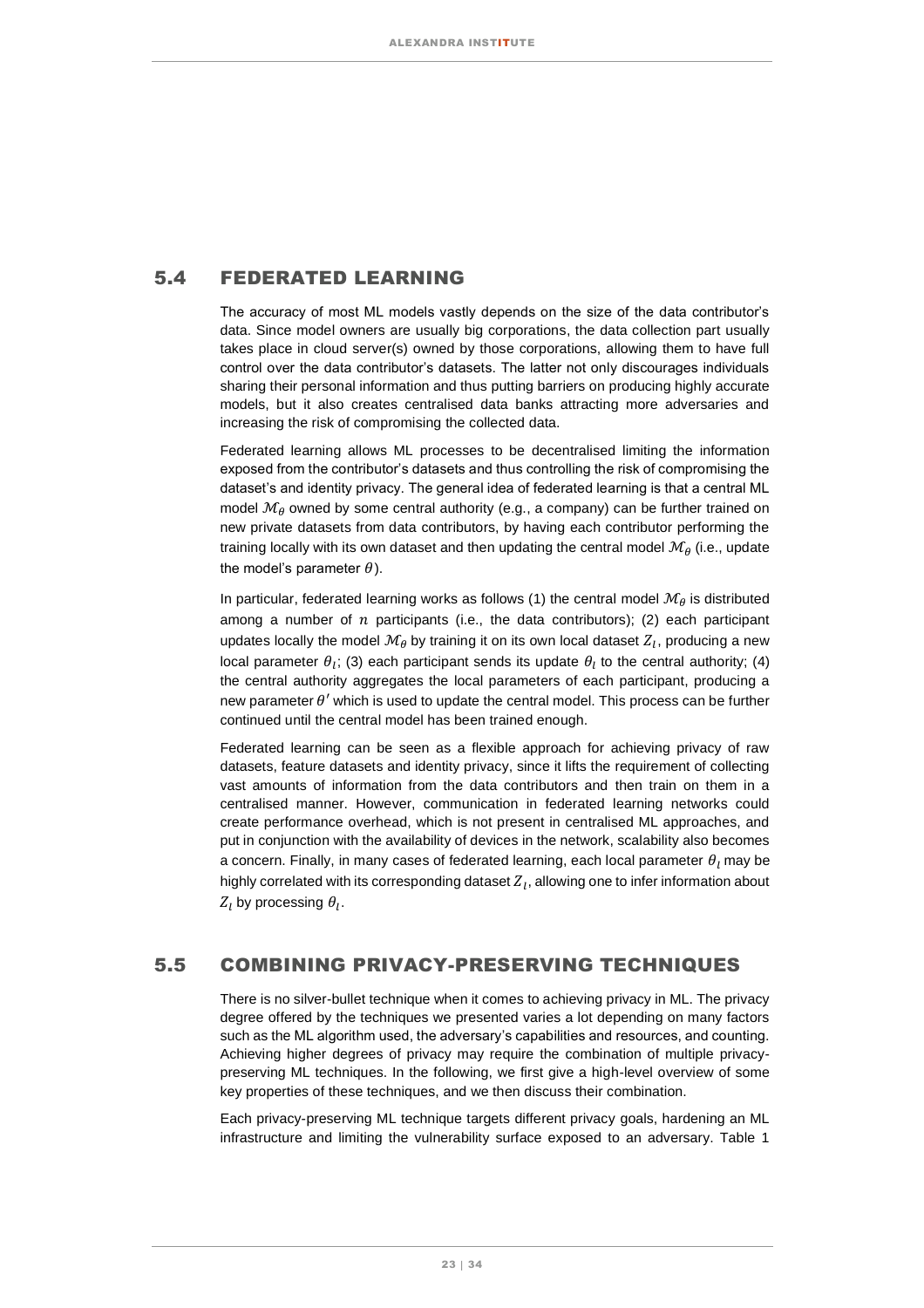| <b>Technique</b>               |            |                | <b>Privacy Goal</b>        |           | <b>Strengths</b><br>Weaknesses |                                                                           |                                                                                                                               |
|--------------------------------|------------|----------------|----------------------------|-----------|--------------------------------|---------------------------------------------------------------------------|-------------------------------------------------------------------------------------------------------------------------------|
|                                | Identity   | Raw<br>Dataset | Feature<br><b>Datasets</b> | Model     | Input                          |                                                                           |                                                                                                                               |
| <b>Differential</b><br>Privacy | $\sqrt{ }$ | $\sqrt{2}$     | $\sqrt{}$                  | $\sqrt{}$ |                                | Provable<br>quarantee of<br>privacy                                       | Compromising<br>accuracy of an<br>ML model                                                                                    |
| Homomorphi<br>c Encryption     | $\sqrt{ }$ | $\sqrt{}$      | $\sqrt{ }$                 |           | $\sqrt{}$                      | Computing<br>on encrypted<br>data,<br>provable<br>quarantee of<br>privacy | High<br>computation<br>costs, works<br>on numerical<br>data                                                                   |
| Multi-Party<br>Computation     | $\sqrt{ }$ | $\sqrt{ }$     | $\sqrt{ }$                 |           | $\sqrt{ }$                     | Computing on<br>encrypted<br>data                                         | High<br>communicatio<br>n costs, high<br>availability,<br>high<br>computation<br>costs, works<br>on fixed-point<br>arithmetic |
| Federated<br>Learning          | $\sqrt{ }$ | $\sqrt{ }$     | $\sqrt{}$                  | $\sqrt{}$ |                                | Decentralised<br>training                                                 | High<br>communication<br>costs, high<br>availability                                                                          |

summarises the main characteristics of the privacy-preserving ML techniques discussed above, such as the privacy goals, their strengths and weaknesses.

*Table 1: Overview of privacy-preserving techniques.*

Differential privacy addresses the privacy of different datasets involved in an ML process, offering a provable privacy guarantee. However, it can be challenging to strike the right balance between utility and privacy of the anonymised data, which are inversely related.

Homomorphic encryption allows to work on encrypted data, thereby preserving the utility of the original datasets, but its domain is quite limited, and scalability can be an issue.

MPC allows multiple parties to compute a function by sharing their encrypted data. This can be utilised (1) for training a common ML model without requiring the parties to reveal private information, and thus achieving certain degrees of identity, raw dataset and feature datasets privacy; and (2) for computing the result of an ML model by having the parties sharing their encrypted inputs, achieving input privacy. However, similarly to HE, the flexibility of computing on encrypted data comes with certain communication costs, while the requirement of transforming the model or an ML algorithm may create additional performance overhead. Also, the requirement of constant availability of the computing parties may introduce scalability issues, while the requirement of operating on fixed-point arithmetic limits the application space of ML.

Federated learning lifts the restriction of centralised model training by allowing models to be trained locally, without requiring the sharing of the data contributor's datasets, thus aiming for identity, raw dataset and feature datasets privacy. However, the network of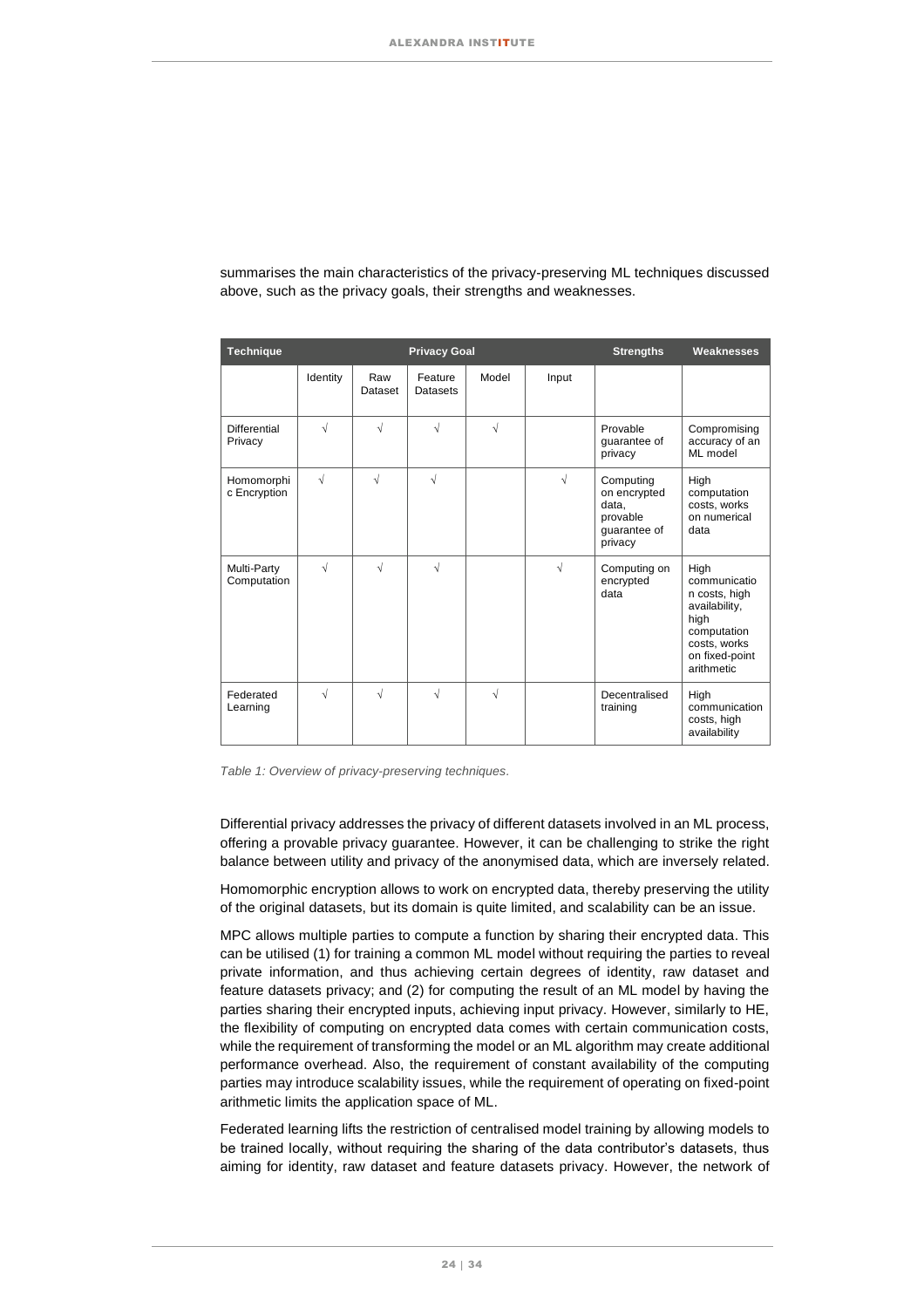devices for training the model requires high communication costs and availability of devices while training.

Recent literature has proposed combinations of multiple privacy-preserving ML techniques, aiming for higher privacy guarantees.

In [40], the authors propose a novel protocol called "secure aggregation", which enhances the privacy offered by federated learning by combining it with MPC. In their setting, a central ML model hosted on a server is trained within a network of mobile devices, where each device updates the central model by calculating its local parameter  $\theta_l$ . The secure aggregation protocol utilises MPC techniques so that the server learns only the aggregation of the local parameters instead of each parameter individually. This approach deals with the problematic case of the local parameters being highly correlated with the local datasets used to train the local models on the devices. Finally, secure aggregation is designed to be efficient and robust against availability issues arising when some of the mobile devices leave the network.

Along the same line, [41] has combined federated learning and differential privacy in the context of model training within a network of mobile devices. This work is concerned with malicious mobile clients trying to perform model inversion attacks once they have downloaded the central model. To address this situation, whenever the central server aggregates the local parameters from the mobile clients, it adds a certain amount of noise before updating the model and making it available for training again.

Finally, differential privacy and federated learning have been combined in [42]. In this work, once the central model is distributed to the clients, each client trains the model locally, and before the client sends its updates to the server, it first applies a local differential private mechanism on it.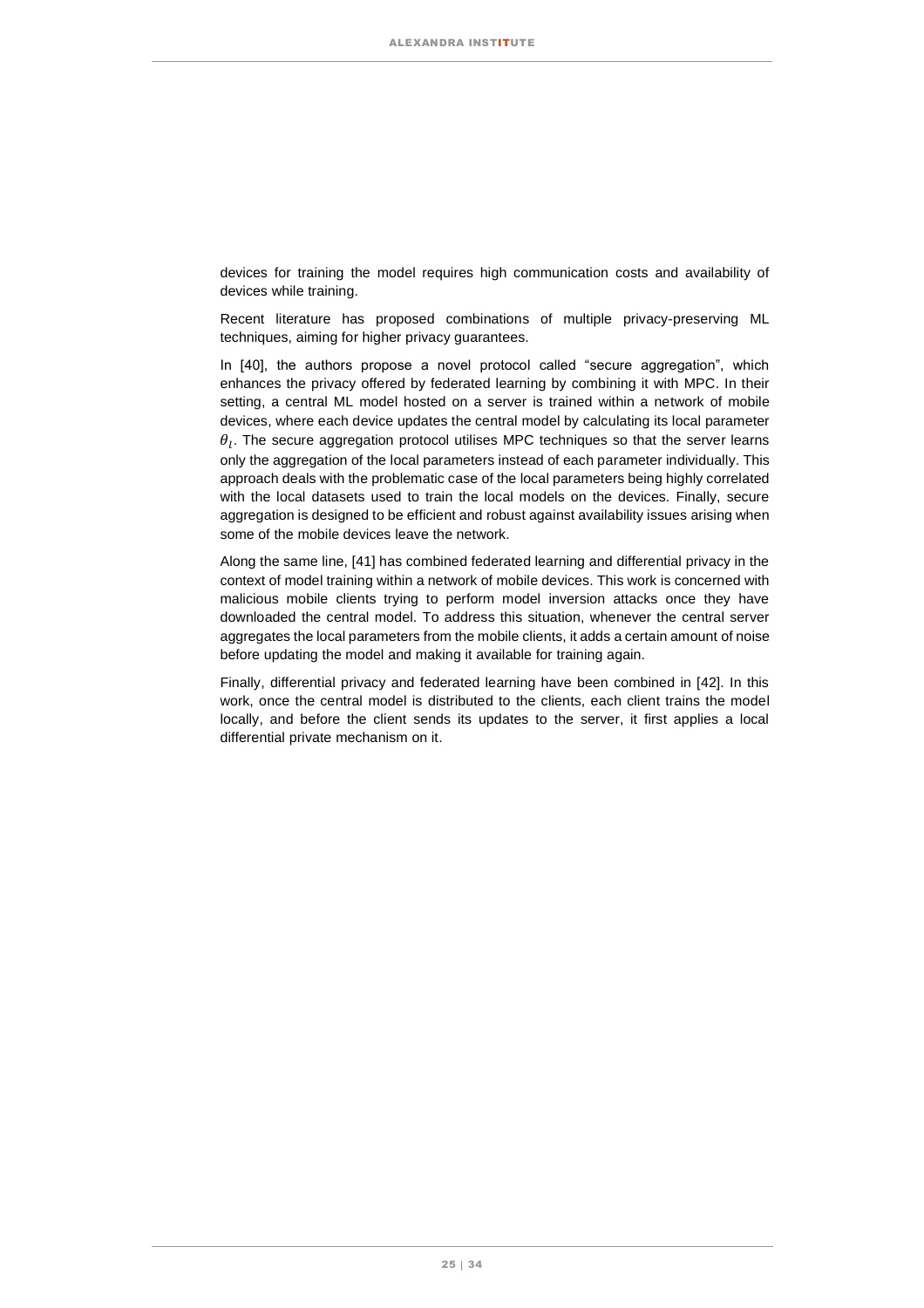### <span id="page-25-0"></span>6 PRIVACY-PRESERVING MACHINE LEARNING TOOLS

While there is still a gap between theoretical advancements and their applicability to realworld cases, there are some open-source projects and tools specific to privacypreserving ML. In the following section, we discuss some of these tools.

### <span id="page-25-1"></span>6.1 TENSORFLOW PRIVACY

TensorFlow Privacy (TFP) is a Python library for training and building ML models with differential privacy, developed by Google. The library builds on Google's TensorFlow (<https://www.tensorflow.org/>[\),](https://www.tensorflow.org/) which is another open-source platform used for traditional ML training without privacy considerations.

One of the key privacy-preserving ML techniques offered by the library is training an ML model by applying differential private SDG. On top of that, using TFP, one can calculate the privacy guarantees offered by the chosen differential private mechanism, which can then be used to (1) compare ML models in terms of privacy and (2) account about the drop of utility when choosing one model over another.

To get started with the TFP library, one could visit the GitHub repository <https://github.com/tensorflow/privacy>[.](https://github.com/tensorflow/privacy)

### <span id="page-25-2"></span>6.2 PYSYFT

PySyft is an open-source library (written in Python) for secure and private ML. It is a part of the OpenMined project that focuses on developing libraries and tools for privacypreserving AI. The library supports different privacy-preserving techniques such as differential privacy, HE, MPC and federated learning. Moreover, PySyft extends the major deep learning frameworks, such as PyTorch, TensorFlow and Keras. [Figure 6](#page-26-2) presents the high-level architecture of PySyft and its integration with other frameworks.

The library is under constant development and builds on published research in the field of privacy-preserving ML.

For more details about the library, related publications and how to use, we refer to the official website of OpenMined and the GitHub page of PySyft:

<https://www.openmined.org/> and<https://github.com/OpenMined/PySyft>[.](https://github.com/OpenMined/PySyft)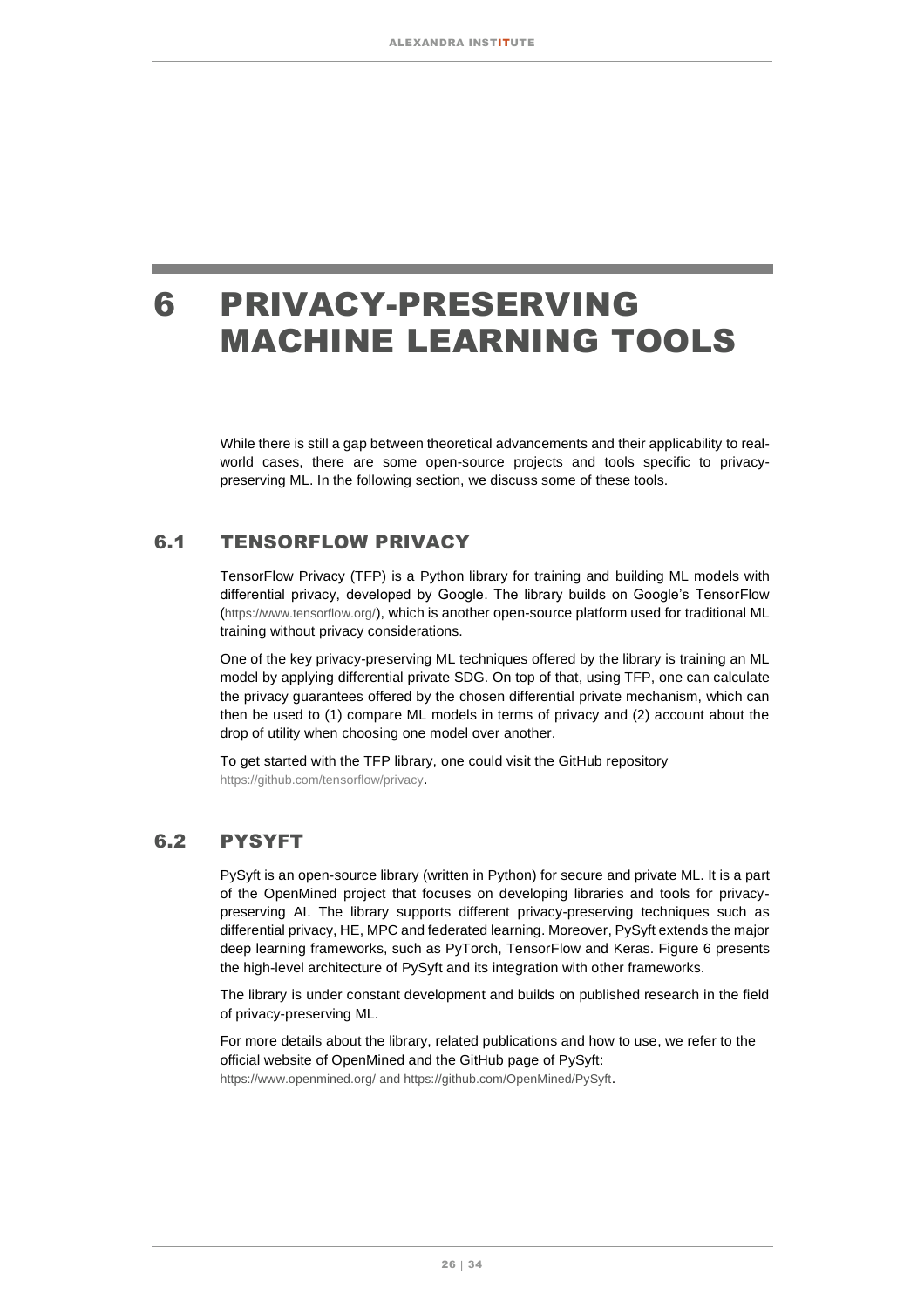

*Figure 6: High-level architecture. Illustration from [https://github.com/ OpenMined/PySyft.](https://github.com/OpenMined/PySyft)*

### <span id="page-26-2"></span><span id="page-26-0"></span>6.3 ML PRIVACY METER

Assessing the robustness of an ML model against certain attacks is as important as integrating privacy mechanisms in the ML process used to build the model.

ML Privacy Meter is a Python library, built on top of Google's TensorFlow, which allows one to quantify the privacy risks within an ML model. In particular, the tool can be used to generate membership inference attacks under both whitebox and blackbox adversary models. The tool can then calculate the privacy risk scores under the chosen adversary model. The risk scores can be understood as an accuracy measure of such attacks on the model of interest. Finally, the tool is also able to visualise the results and produce privacy reports.

For more information about the tool, we refer to the GitHub repository [https://github.com/privacytrustlab/ml\\_privacy\\_meter](https://github.com/privacytrustlab/ml_privacy_meter)[,](https://github.com/privacytrustlab/ml_privacy_meter) while one could also read the tool's scientific paper [43].

### <span id="page-26-1"></span>6.4 CRYPTFLOW

CrypTFlow [44] is a system which provides a solution for securely querying ML models by utilising techniques from the fields of programming languages and MPC.

In particular, inside the core of CrypTFlow there is a compiler which transforms code from TensorFlow to an MPC protocol. Converting code from the well-known ML framework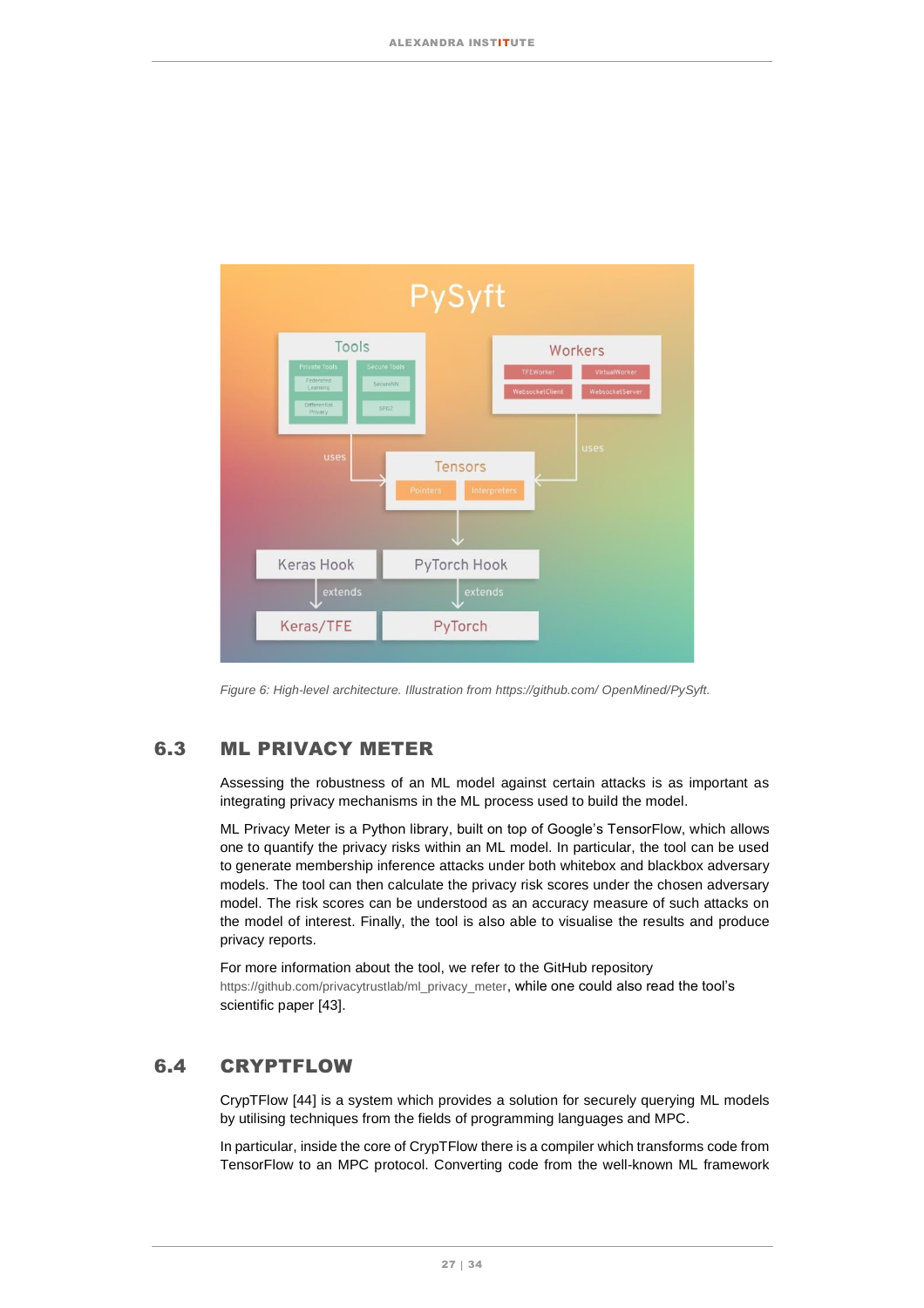TensorFlow automatically eases the task of integrating MPC into ML tasks and makes CrypTFlow an appealing tool for ML practitioners.

CrypTFlow has been developed by Microsoft Research and it is open-source. For further information, we refer to the public repository at: <https://github.com/mpc-msri/EzPC>[//github.com/mpc-msri/EzPC](https://github.com/mpc-msri/EzPC)[.](https://github.com/mpc-msri/EzPC)

### <span id="page-27-0"></span>6.5 CRYPTEN

CrypTen is a research-based privacy-preserving ML framework. The tool is built on the open-source ML framework PyTorch. Currently, the framework supports MPC, with the possible extension of supporting HE in the future. [Figure 7](#page-27-1) presents the high-level architecture of CrypTen.



<span id="page-27-1"></span>*Figure 7: High-level architecture. Illustration from<https://crypten.ai/>*

The framework is under development and builds on published research in the field of privacy-preserving ML. For more details about the framework, we refer to the official website and the GitHub page of CrypTen:

[https://crypten.ai/ a](https://crypten.ai/)n[d https://github.com/facebookresearch/CrypTen](https://github.com/facebookresearch/CrypTen)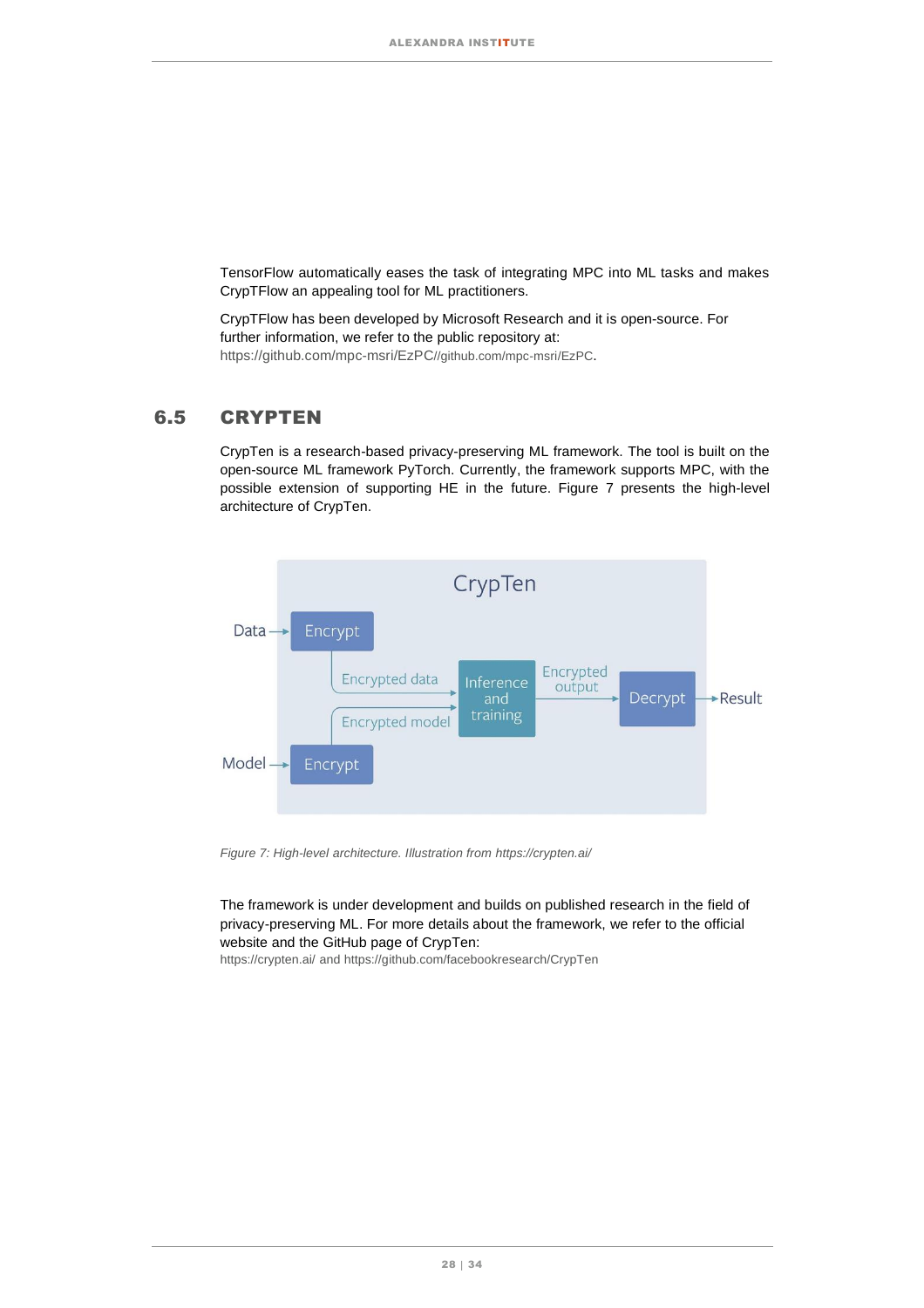# <span id="page-28-0"></span>7 CONCLUSION

Machine learning is a technology that allows to process large amount of data to produce predictive models. The application of ML in everyday software has increased significantly in recent years, raising more and more concerns about its usage on sensitive information, such as health-care or financial data. In fact, both the data collected to train an ML model and the model itself can be subject to attack and disclose private information, exposing companies to critical incidents, including reputational damage and fines from regulators.

Privacy-preserving ML allows to process data limiting unwanted disclosure of specific information. It strengthens ML with privacy-preserving techniques that provide provable guarantees of privacy, such as differential privacy, homomorphic encryption and multiparty computation. These techniques can be exploited to protect information embedded in any asset of an ML framework, such as the training or validation data and the ML model itself. However, before applying any privacy-preserving ML technique, the specific scenario must be analysed, as there is no silver-bullet solution.

In this paper, we have presented an introductory guide to privacy-preserving ML. We discussed a wide range of available techniques and some tools, and for each technique we highlighted the range of protection, so as to assist in choosing the suitable technique for a given use case.

It is worthwhile observing that we have not discussed risk analysis frameworks. However, it is a good practice to assess the privacy loss of a privacy-preserving ML model before disclosing it.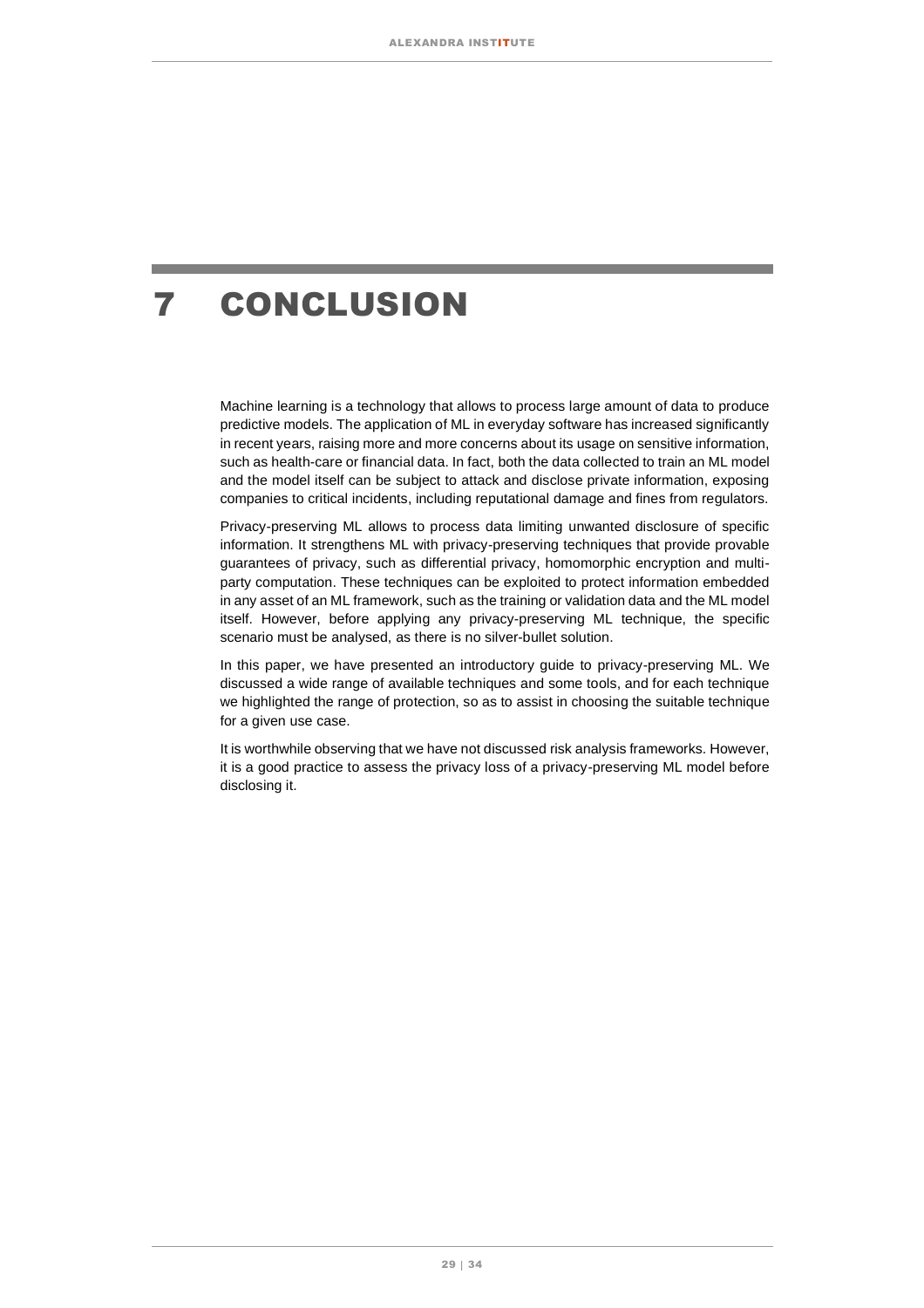### <span id="page-29-0"></span>REFERENCES

- C. F. Kerry, "Protecting privacy in an ai-driven world," 2020. Last accessed 24 August 2020, [https://www.brookings.edu/research/ protecting-privacy-in-an-ai-driven-world/.](https://www.brookings.edu/research/protecting-privacy-in-an-ai-driven-world/)
- European Commission, "White paper on artificial intelligence–a european approach to excellence and trust," 2020.
- [3] T. Kubota, "Deep learning algorithm does as well as dermatologists in identifying skin cancer," 2017. Last accessed 14 August 2020, [https://news.stanford.edu/2017/01/25/ artificial](https://news.stanford.edu/2017/01/25/artificial-intelligence-used-identify-skin-cancer/)[intelligence-used-identify-skin-cancer/](https://news.stanford.edu/2017/01/25/artificial-intelligence-used-identify-skin-cancer/)[.](https://news.stanford.edu/2017/01/25/artificial-intelligence-used-identify-skin-cancer/)
- R. Shokri, M. Stronati, C. Song, and V. Shmatikov, "Membership inference attacks against machine learning models," in *2017 IEEE Symposium on Security and Privacy, SP 2017, San Jose, CA, USA, May 22-26, 2017*, pp. 3–18, IEEE Computer Society, 2017.
- L. Sweeney, "k-anonymity: A model for protecting privacy," *Int. J. Uncertain. Fuzziness Knowl. Based Syst.*, vol. 10, no. 5, pp. 557–570, 2002.
- [6] C. M. Bishop, Pattern recognition and machine learning. springer, 2006.
- A. Pyrgelis, C. Troncoso, and E. D. Cristofaro, "Knock knock, who's there? membership inference on aggregate location data," in 25th Annual Network and Distributed System Security Symposium, NDSS 2018, San Diego, California, USA, February 18-21, 2018, The Internet Society, 2018.
- A. Salem, Y. Zhang, M. Humbert, P. Berrang, M. Fritz, and M. Backes, "Ml-leaks: Model and data independent membership inference attacks and defenses on machine learning models," in *26th Annual Network and Distributed System Security Symposium, NDSS 2019, San Diego, California, USA, February 24-27, 2019*, The Internet Society, 2019.
- J. Qian, X. Li, C. Zhang, and L. Chen, "De-anonymizing social networks and inferring private attributes using knowledge graphs," in *35th Annual IEEE International Conference on Computer Communications, INFOCOM 2016, San Francisco, CA, USA, April 10-14, 2016*, pp. 1–9, IEEE, 2016.
- [10] S. Gambs, M. Killijian, and M. N. del Prado Cortez, "De-anonymization attack on geolocated data," *J. Comput. Syst. Sci.*, vol. 80, no. 8, pp. 1597– 1614, 2014.
- [11] S. Gambs, M. Killijian, and M. N. del Prado Cortez, "De-anonymization attack on geolocated data," in 12th IEEE International Conference on Trust, Security and Privacy in Computing and Communications, TrustCom 2013 / 11th IEEE International Symposium on Parallel and Distributed Processing with Applications, ISPA-13 / 12th IEEE International Conference on Ubiquitous Computing and Communications, IUCC-2013, Melbourne, Australia, July 16-18, 2013, pp. 789–797, IEEE Computer Society, 2013.
- J. Feng and A. K. Jain, "Fingerprint reconstruction: From minutiae to phase," *IEEE Trans. Pattern Anal. Mach. Intell.*, vol. 33, no. 2, pp. 209– 223, 2011.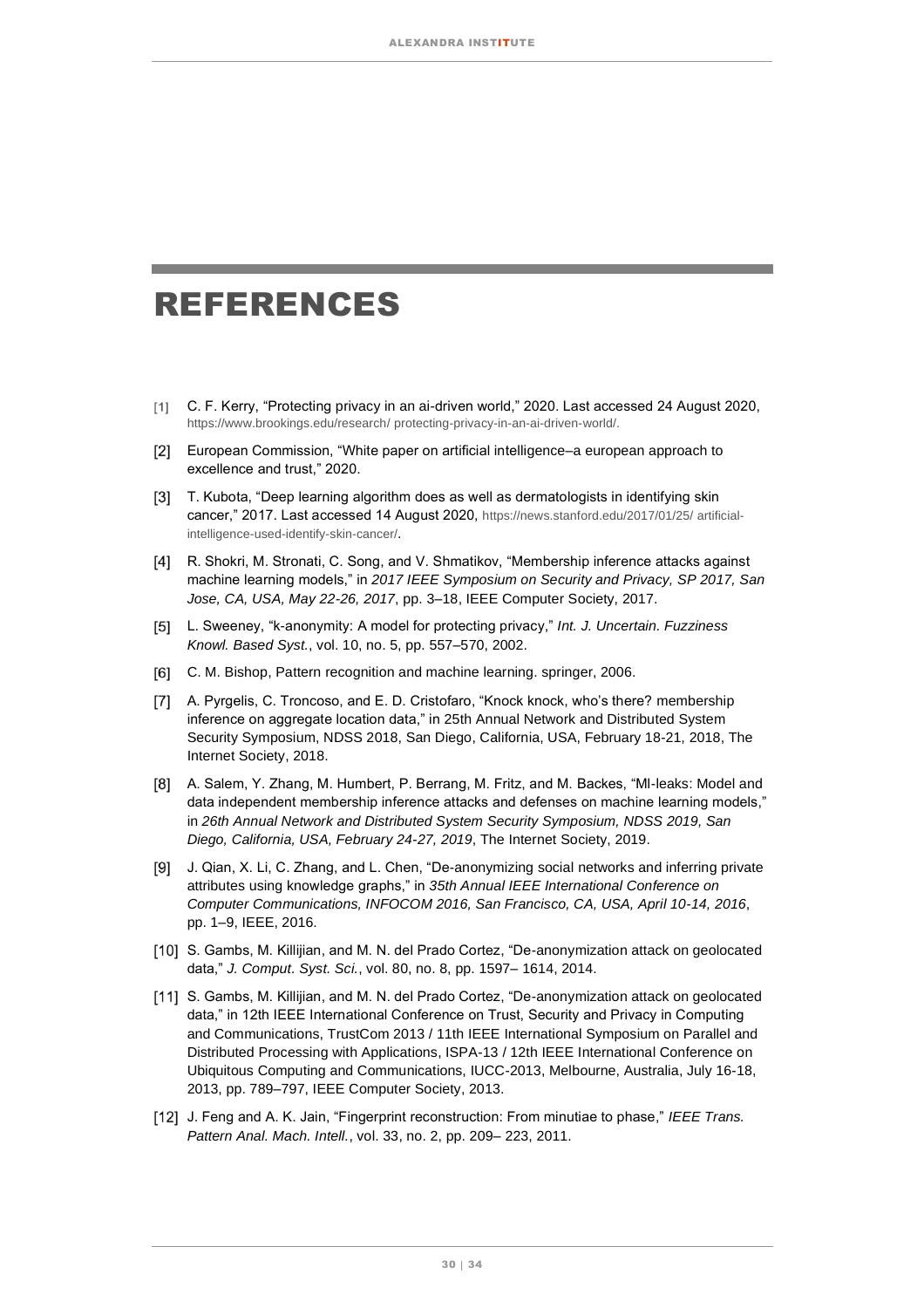- [13] M. Al-Rubaie and J. M. Chang, "Reconstruction attacks against mobilebased continuous authentication systems in the cloud," *IEEE Trans. Inf. Forensics Secur.*, vol. 11, no. 12, pp. 2648–2663, 2016.
- T. Takemura, N. Yanai, and T. Fujiwara, "Model extraction attacks against recurrent neural networks," *CoRR*, vol. abs/2002.00123, 2020.
- [15] R. N. Reith, T. Schneider, and O. Tkachenko, "Efficiently stealing your machine learning models," in *Proceedings of the 18th ACM Workshop on Privacy in the Electronic Society, WPES@CCS 2019, London, UK, November 11, 2019* (L. Cavallaro, J. Kinder, and J. Domingo-Ferrer, eds.), pp. 198– 210, ACM, 2019.
- [16] M. Fredrikson, S. Jha, and T. Ristenpart, "Model inversion attacks that exploit confidence information and basic countermeasures," in *Proceedings of the 22nd ACM SIGSAC Conference on Computer and Communications Security, Denver, CO, USA, October 12-16, 2015* (I. Ray, N. Li, and C. Kruegel, eds.), pp. 1322–1333, ACM, 2015.
- [17] Y. Zhang, R. Jia, H. Pei, W. Wang, B. Li, and D. Song, "The secret revealer: Generative model-inversion attacks against deep neural networks," in *2020 IEEE/CVF Conference on Computer Vision and Pattern Recognition, CVPR 2020, Seattle, WA, USA, June 13-19, 2020*, pp. 250–258, IEEE, 2020.
- [18] M. Fredrikson, E. Lantz, S. Jha, S. M. Lin, D. Page, and T. Ristenpart, "Privacy in pharmacogenetics: An end-to-end case study of personalized warfarin dosing," in *Proceedings of the 23rd USENIX Security Symposium, San Diego, CA, USA, August 20-22, 2014* (K. Fu and J. Jung, eds.), pp. 17– 32, USENIX Association, 2014.
- [19] Z. Aslanyan, "White paper on anonymisation–a practical guide," Alexandra Institute, 2020.
- [20] C. Dwork, "Differential privacy," in Automata, Languages and Programming, 33rd International Colloquium, ICALP 2006, Venice, Italy, July 1014, 2006, Proceedings, Part II (M. Bugliesi, B. Preneel, V. Sassone, and I. Wegener, eds.), vol. 4052 of Lecture Notes in Computer Science, pp. 1–12, Springer, 2006.
- C. Dwork, "A firm foundation for private data analysis," *Commun. ACM*, vol. 54, no. 1, pp. 86–95, 2011.
- C. Gentry and D. Boneh, *A fully homomorphic encryption scheme*, vol. 20. Stanford University, 2009.
- [23] N. P. Smart and F. Vercauteren, "Fully homomorphic encryption with relatively small key and ciphertext sizes," in *International Workshop on Public Key Cryptography*, pp. 420–443, Springer, 2010.
- [24] Z. Brakerski and V. Vaikuntanathan, "Efficient fully homomorphic encryption from (standard) lwe," *SIAM Journal on Computing*, vol. 43, no. 2, pp. 831–871, 2014.
- [25] D. Evans, V. Kolesnikov, and M. Rosulek, "A pragmatic introduction to secure multi-party computation," *Foundations and Trends* ® *in Privacy and Security*, vol. 2, no. 2-3, 2017.
- [26] M. Al-Rubaie and J. M. Chang, "Privacy-preserving machine learning: Threats and solutions," *IEEE Security & Privacy*, vol. 17, no. 2, pp. 49–58, 2019.
- E. D. Cristofaro, "An overview of privacy in machine learning," *CoRR*, vol. abs/2005.08679, 2020.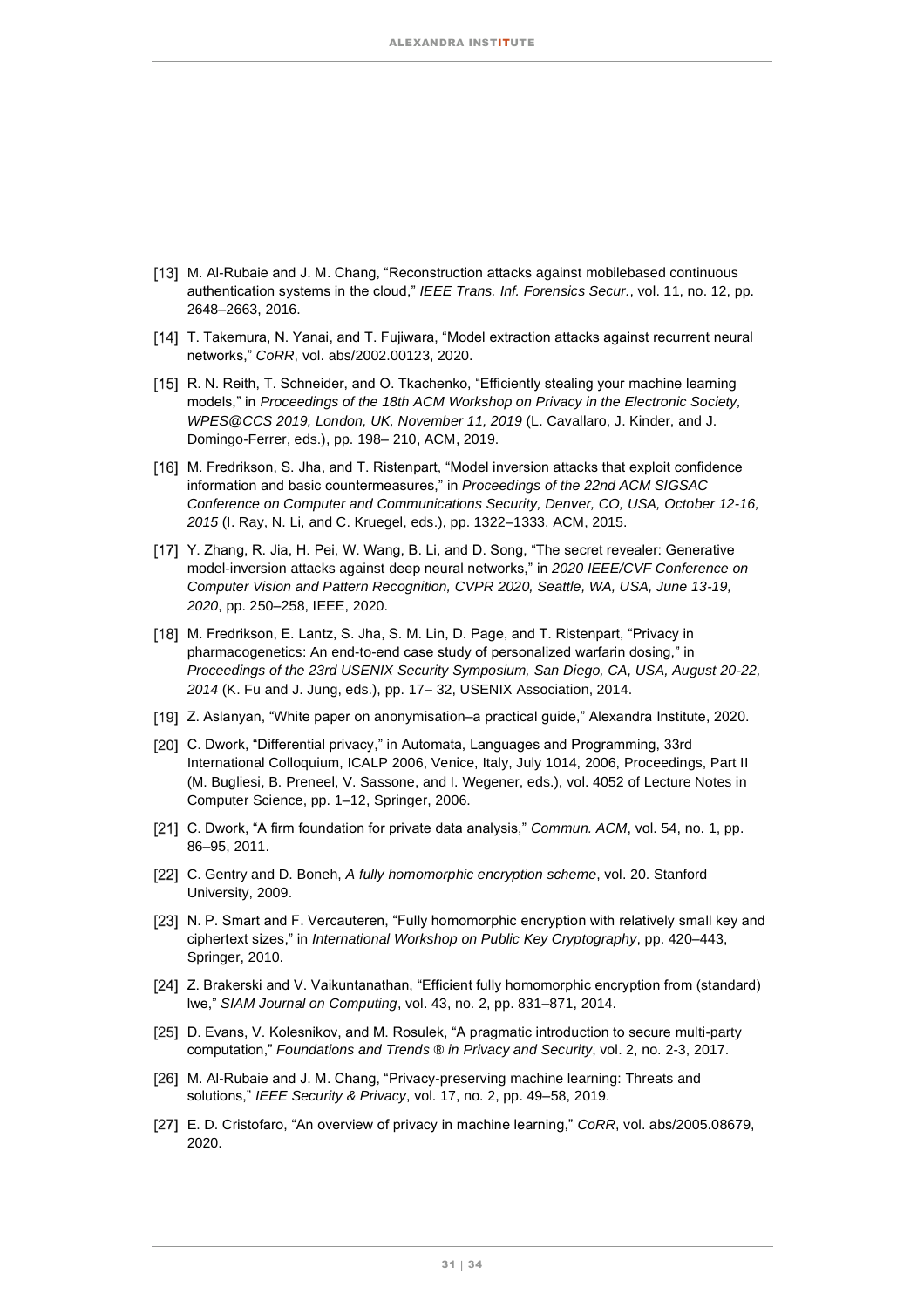- [28] M. Abadi, A. Chu, I. Goodfellow, H. B. McMahan, I. Mironov, K. Talwar, and L. Zhang, "Deep learning with differential privacy," in *Proceedings of the 2016 ACM SIGSAC Conference on Computer and Communications Security*, pp. 308–318, 2016.
- [29] S. Song, K. Chaudhuri, and A. D. Sarwate, "Stochastic gradient descent with differentially private updates," in *2013 IEEE Global Conference on Signal and Information Processing*, pp. 245–248, IEEE, 2013.
- [30] R. Bassily, A. Smith, and A. Thakurta, "Private empirical risk minimization: Efficient algorithms and tight error bounds," in *2014 IEEE 55th Annual Symposium on Foundations of Computer Science*, pp. 464–473, IEEE, 2014.
- [31] N. Papernot, M. Abadi, U. Erlingsson, I. Goodfellow, and K. Talwar, "Semi-supervised knowledge transfer for deep learning from private training data," *arXiv preprint arXiv:1610.05755*, 2016.
- [32] N. Papernot, S. Song, I. Mironov, A. Raghunathan, K. Talwar, and U. Erlingsson, "Scalable private learning with pate," *arXiv preprint arXiv:1802.08908*, 2018.
- [33] N. Papernot and I. Goodfellow, "Privacy and machine learning: two unexpected allies?," 2018. Last accessed 02 July 2020, [http://www.cleverhans.io/privacy/2018/04/29/ privacy](http://www.cleverhans.io/privacy/2018/04/29/privacy-and-machine-learning.html)[and-machine-learning.html.](http://www.cleverhans.io/privacy/2018/04/29/privacy-and-machine-learning.html)
- [34] Y. Wang, C. Si, and X. Wu, "Regression model fitting under differential privacy and model inversion attack," in *Twenty-Fourth International Joint Conference on Artificial Intelligence*, 2015.
- [35] J. Zhang, Z. Zhang, X. Xiao, Y. Yang, and M. Winslett, "Functional mechanism: regression analysis under differential privacy," *arXiv preprint arXiv:1208.0219*, 2012.
- A. Triastcyn and B. Faltings, "Generating differentially private datasets using gans," *CoRR*, vol. abs/1803.03148, 2018.
- [37] E. Hesamifard, H. Takabi, M. Ghasemi, and R. N. Wright, "Privacypreserving machine" learning as a service," *PoPETs*, vol. 2018, no. 3, pp. 123–142, 2018.
- [38] R. Gilad-Bachrach, N. Dowlin, K. Laine, K. E. Lauter, M. Naehrig, and J. Wernsing, "Cryptonets: Applying neural networks to encrypted data with high throughput and accuracy," in *Proceedings of the 33nd International Conference on Machine Learning, ICML 2016, New York City, NY, USA, June 19-24, 2016* (M. Balcan and K. Q. Weinberger, eds.), vol. 48 of *JMLR Workshop and Conference Proceedings*, pp. 201–210, JMLR.org, 2016.
- [39] J. Miller, "Multi-party computation on machine learning", https://blog.trailofbits.com/2019/10/04/multi-party-computation-on-machine-learning/
- [40] K. Bonawitz, V. Ivanov, B. Kreuter, A. Marcedone, H. B. McMahan, S. Patel, D. Ramage, A. Segal, and K. Seth, "Practical secure aggregation for privacy-preserving machine learning," in *Proceedings of the 2017 ACM SIGSAC Conference on Computer and Communications Security, CCS 2017, Dallas, TX, USA, October 30 - November 03, 2017* (B. M. Thuraisingham, D. Evans, T. Malkin, and D. Xu, eds.), pp. 1175–1191, ACM, 2017.
- [41] H. B. McMahan, D. Ramage, K. Talwar, and L. Zhang, "Learning differentially private language models without losing accuracy," *CoRR*, vol. abs/1710.06963, 2017.
- [42] S. Truex, L. Liu, K. H. Chow, M. E. Gursoy, and W. Wei, "Ldp-fed: federated learning with local differential privacy," in Proceedings of the 3rd International Workshop on Edge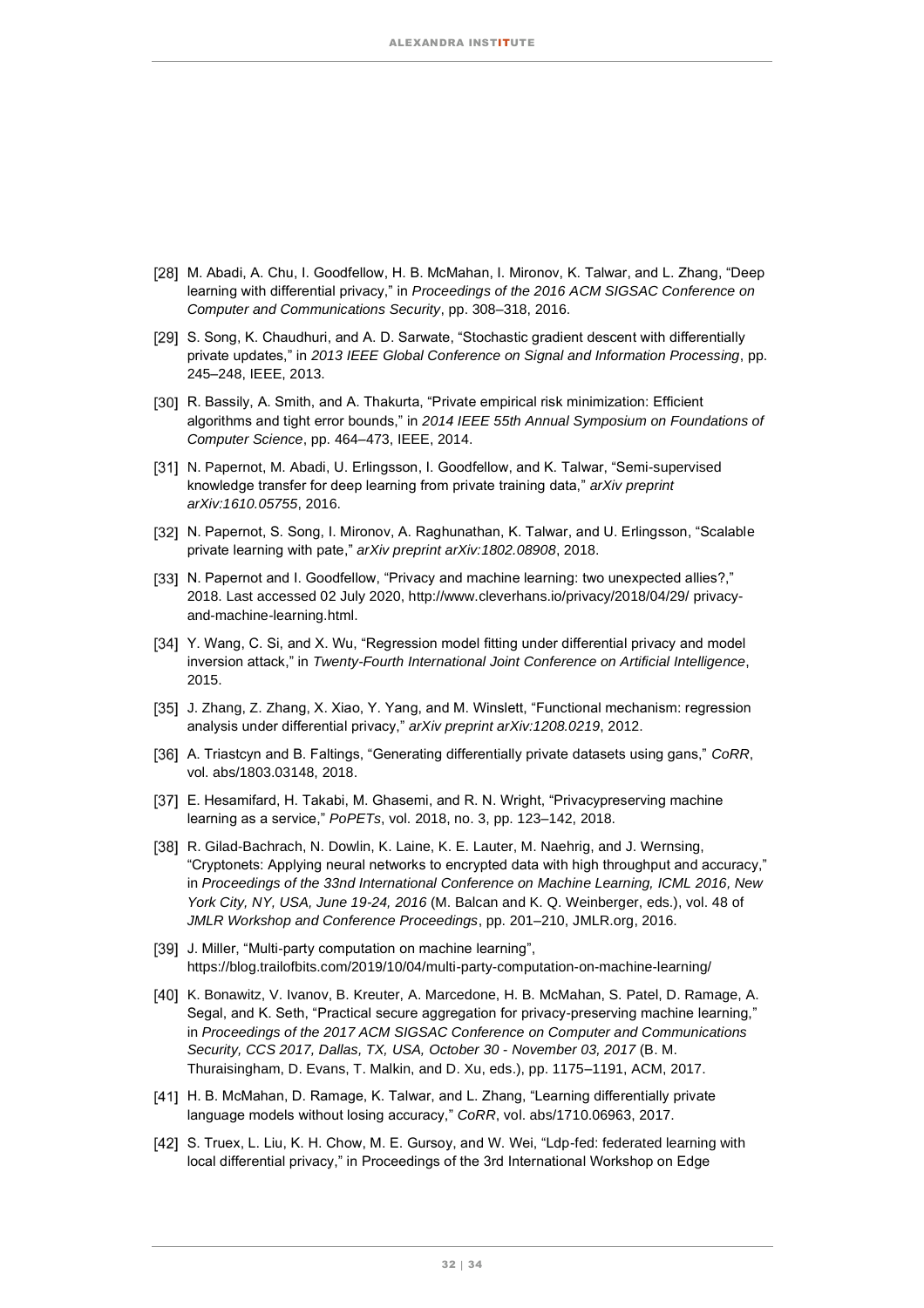Systems, Analytics and Networking, EdgeSys@EuroSys 2020, Heraklion, Greece, April 27, 2020 (A. Y. Ding and R. Mortier, eds.), pp. 61–66, ACM, 2020.

- [43] S. K. Murakonda and R. Shokri, "ML privacy meter: Aiding regulatory compliance by quantifying the privacy risks of machine learning," *CoRR*, vol. abs/2007.09339, 2020.
- [44] N. Kumar, M. Rathee, N. Chandran, D. Gupta, A. Rastogi, and R. Sharma, "Cryptflow: Secure tensorflow inference," in *2020 IEEE Symposium on Security and Privacy, SP 2020, San Francisco, CA, USA, May 18-21, 2020*, pp. 336–353, IEEE, 2020.